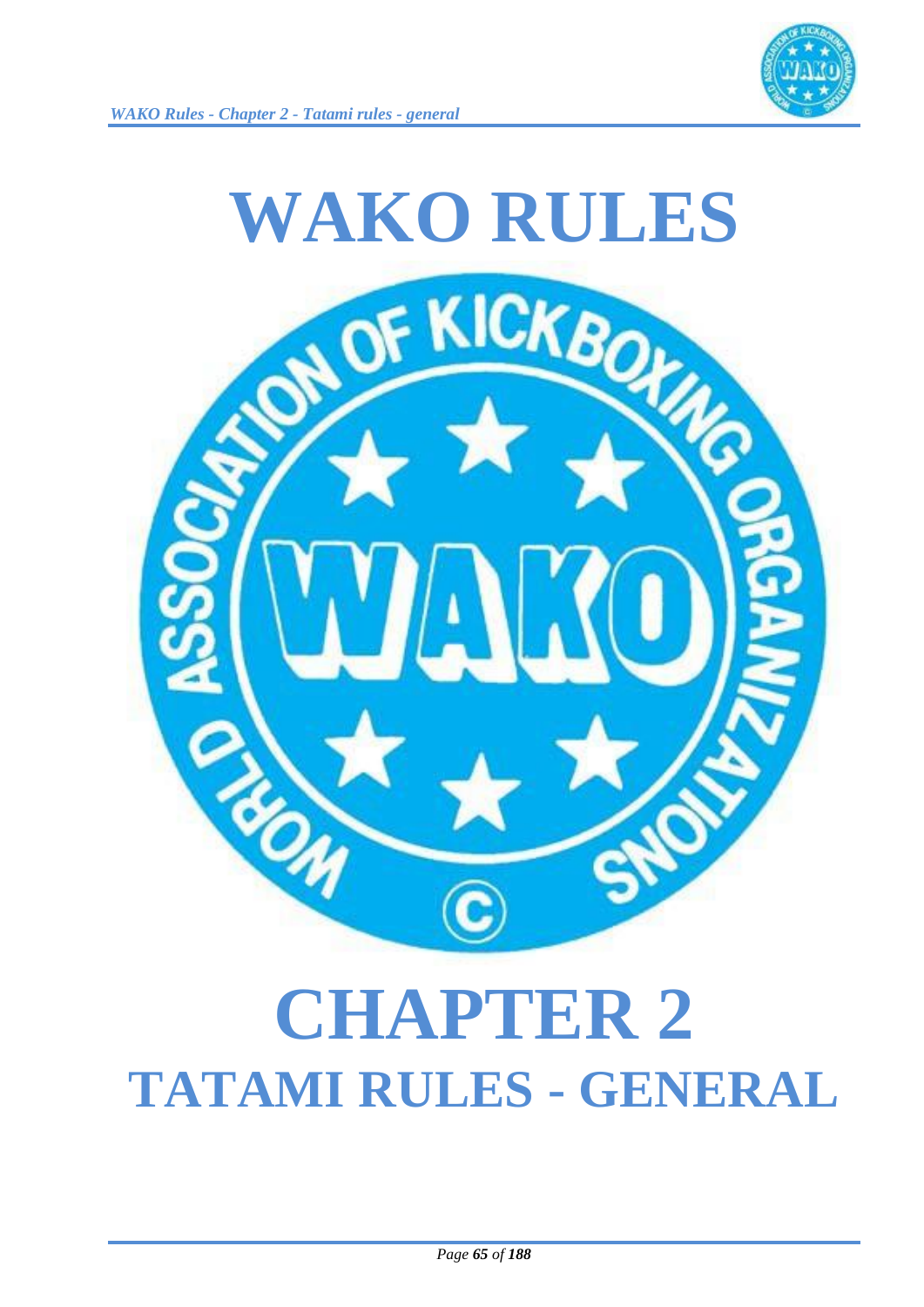

# Chapter 2. Tatami rules - general

# **Chapter's 2 Table of contents**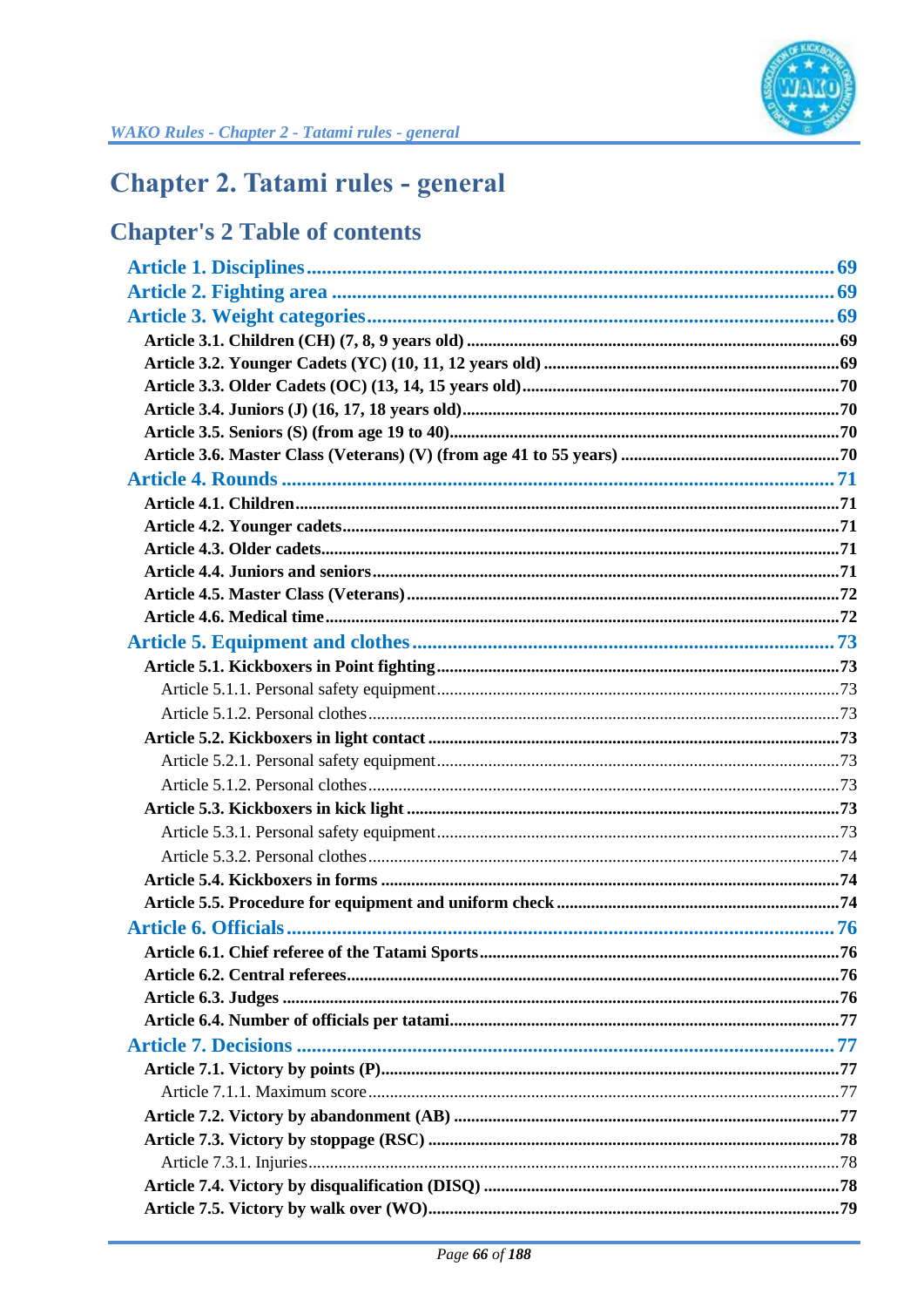

## WAKO Rules - Chapter 2 - Tatami rules - general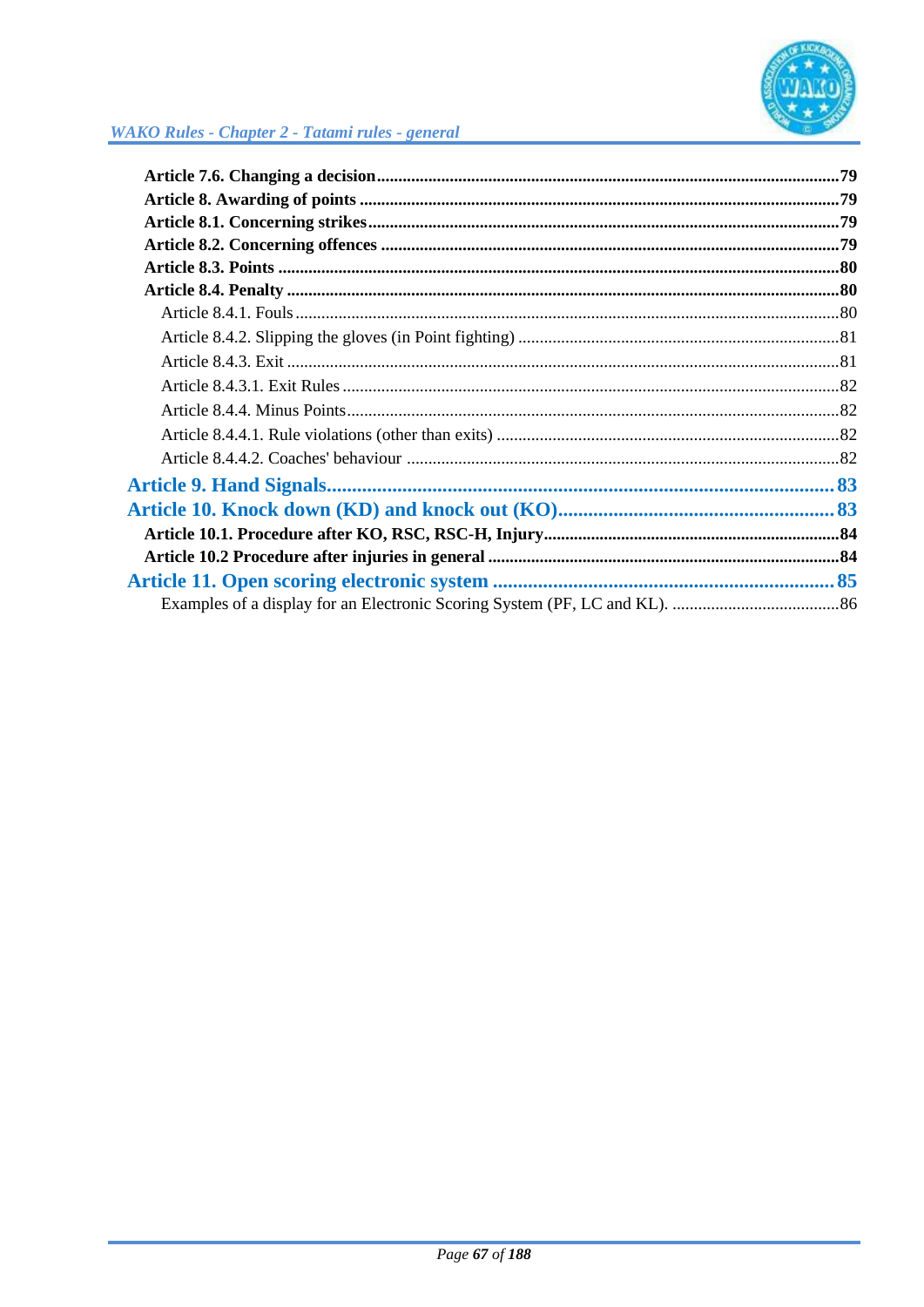

*WAKO Rules - Chapter 2 - Tatami rules - general*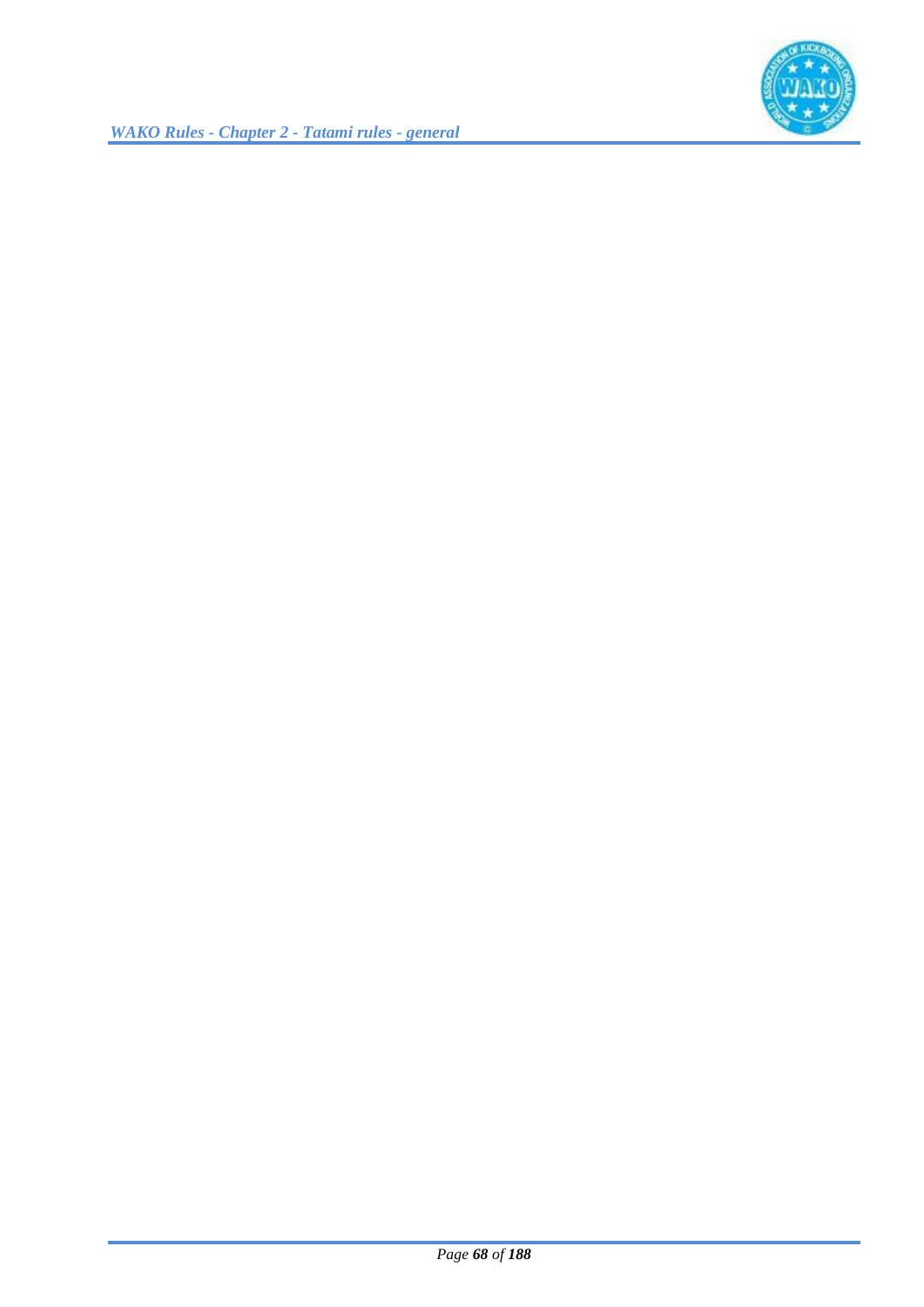

# **Article 1. Disciplines**

#### Tatami disciplines are:

- **Point fighting** (PF)
- **Light contact** (LC)
- **Kick light** (KL)
- **Forms** (musical / creative) (MF / CF)

## **Article 2. Fighting area**

- Fighting area shall be called the TATAMI.
- All areas will be 7 x 7 in ALLWAKO world and continental championships, World and continental cups and all other open tournaments.
- A one meter no entry matted safety boundary must surround the fighting area.
- The tatami must be placed on the bare floor and must be made up of non-slip interlocking mats, suitably coloured and approved by WAKO (Trocellen).
- The area for musical forms performances will be larger. The tatami will be 10x10 meters.

# **Article 3. Weight categories**

**Only one weight-class:** In WAKO Continental and World championships, it is only possible to start and compete in one weight class. Competitor can only compete in a weight class a maximum of one division above his actual weight.

#### **Article 3.1. Children (CH) (7, 8, 9 years old)**

| <b>Boys</b> | Girls    |
|-------------|----------|
| $-18$ kg    | $-18$ kg |
| $-21$ kg    | $-21$ kg |
| $-24$ kg    | $-24$ kg |
| $-27$ kg    | $-27$ kg |
| $-30$ kg    | $-30$ kg |
| $-33$ kg    | $-33$ kg |
| $-36$ kg    | $-36$ kg |
| $+36$ kg    | $+36$ kg |

## **Article 3.2. Younger Cadets (YC) (10, 11, 12 years old)**

| <b>Boys</b> | Girls    |
|-------------|----------|
| $-28$ kg    | $-28$ kg |
| $-32$ kg    | $-32$ kg |
| $-37$ kg    | $-37$ kg |
| $-42$ kg    | $-42$ kg |
| $-47$ kg    | $-47$ kg |
| $+47$ kg    | $+47$ kg |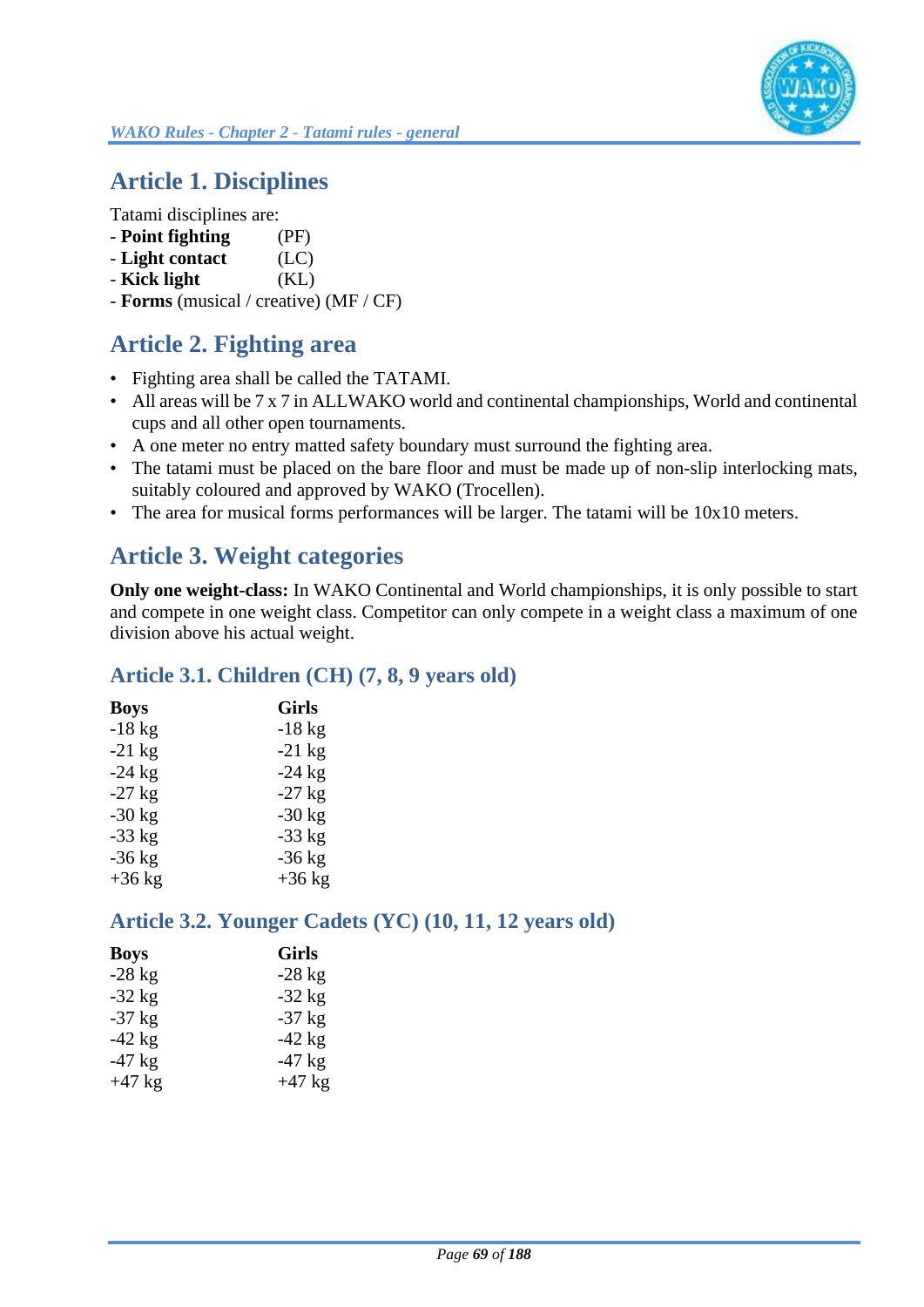

## **Article 3.3. Older Cadets (OC) (13, 14, 15 years old)**

| <b>Boys</b> | <b>Girls</b> |
|-------------|--------------|
| $-32$ kg    | $-32$ kg     |
| $-37$ kg    | $-37$ kg     |
| $-42$ kg    | $-42$ kg     |
| $-47$ kg    | $-46$ kg     |
| $-52$ kg    | $-50$ kg     |
| $-57$ kg    | $-55$ kg     |
| $-63$ kg    | $-60$ kg     |
| $-69$ kg    | $-65$ kg     |
| $+69$ kg    | $+65$ kg     |

## **Article 3.4. Juniors (J) (16, 17, 18 years old)**

| <b>Male</b> | <b>Female</b> |
|-------------|---------------|
| $-57$ kg    | $-50$ kg      |
| $-63$ kg    | $-55$ kg      |
| $-69$ kg    | $-60$ kg      |
| $-74$ kg    | $-65$ kg      |
| - 79 kg     | $-70$ kg      |
| $-84$ kg    | $+70$ kg      |
| $-89$ kg    |               |
| $-94$ kg    |               |
| $+94$ kg    |               |

# **Article 3.5. Seniors (S) (from age 19 to 40)**

| <b>Male</b> | <b>Female</b> |
|-------------|---------------|
| $-57$ kg    | $-50$ kg      |
| $-63$ kg    | $-55$ kg      |
| $-69$ kg    | $-60$ kg      |
| $-74$ kg    | $-65$ kg      |
| $-79$ kg    | $-70$ kg      |
| $-84$ kg    | $+70$ kg      |
| $-89$ kg    |               |
| $-94$ kg    |               |
| $+94$ kg    |               |

## **Article 3.6. Master Class (Veterans) (V) (from age 41 to 55 years)**

| <b>Male</b> | <b>Female</b> |
|-------------|---------------|
| $-63$ kg    | $-55$ kg      |
| $-74$ kg    | $-65$ kg      |
| $-84$ kg    | $+65$ kg      |
| $-94$ kg    |               |
| $+94$ kg    |               |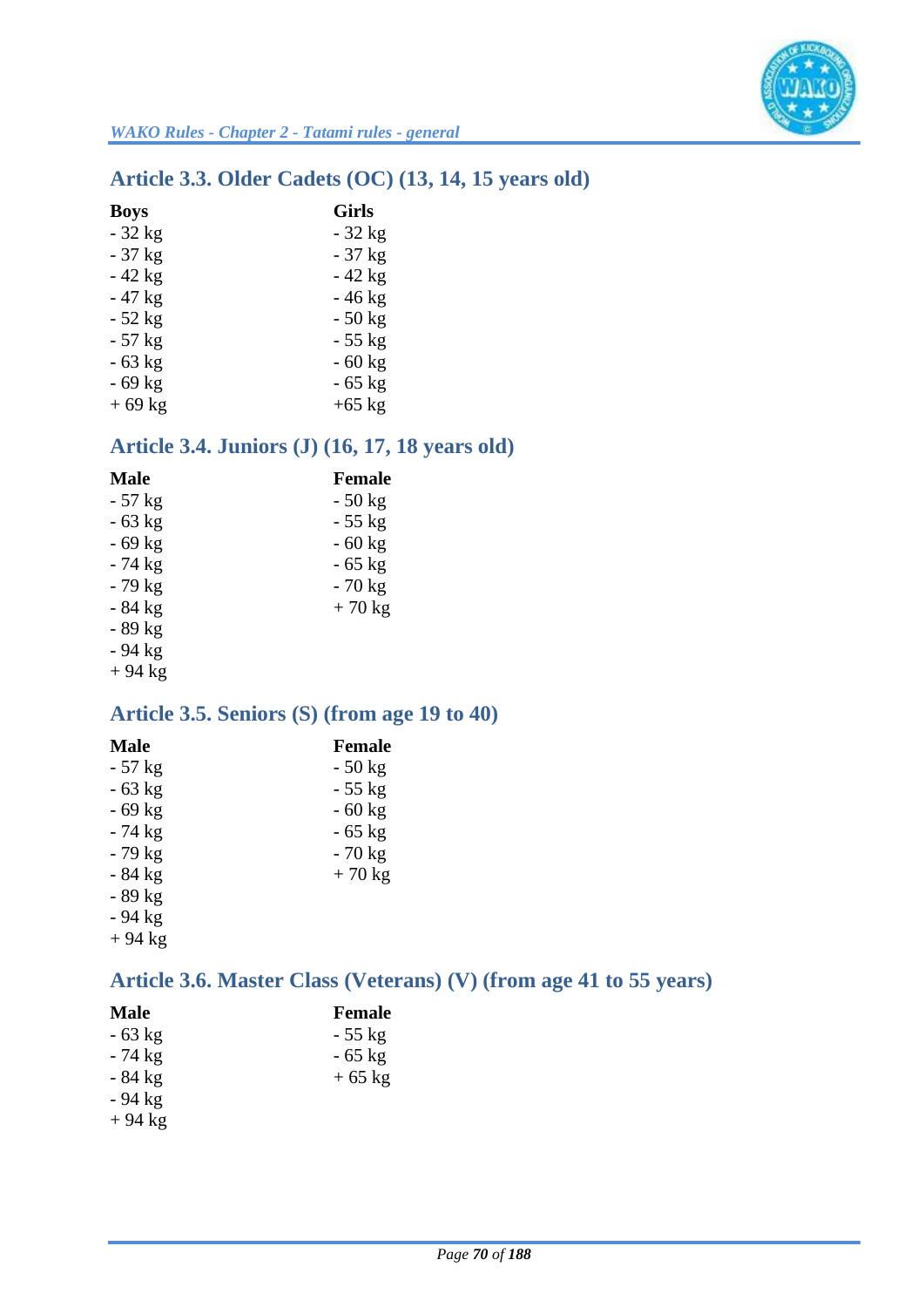# **Article 4. Rounds**

## **Article 4.1. Children**

- In point fighting discipline on world, continental and national championships, world and continental cups and on other open tournaments format of each single fight in children category is 2 rounds by 1 minutes (2 x 1) with 30 seconds break between the rounds
- In case of equal result on the end of point fighting fight an extra time is extended by one minute without any break.
- At the end of this time if it is a draw, the winner will be the next kickboxer to score, sudden death system.

## **Article 4.2. Younger cadets**

- In point fighting discipline on world, continental and national championships, world and continental cups and on other open tournaments format of each single fight in younger cadets' category is 2 rounds by 1,5 minutes  $(2 \times 1, 5)$  with 1-minute break between the rounds
- In World or continental cups and Open international tournaments, format of the fight in younger cadets' category can be 2 rounds by 1 minutes (2x1) with 30 seconds break according to promoters needs.
- In case of equal result on the end of point fighting fight an extra time is extended by one minute without any break.
- At the end of this time if it is a draw, the winner will be the next kickboxer to score, sudden death system.

## **Article 4.3. Older cadets**

- In in all tatami disciplines on world, continental and national championships, world and continental cups and on other open tournaments format of each single fight in younger cadets' category is 2 rounds by 2 minutes (2 x 2) with 1-minute break between the rounds
- In World or continental cups and Open international tournaments, format of the fight in older cadets' category can be 2 rounds by 1,5 minutes  $(2x1,5)$  with 30 seconds break according to promoters needs.
- In case of equal result on the end of point fighting fight an extra time is extended by one minute without any break.
- At the end of this time if it is a draw, the winner will be the next kickboxer to score, sudden death system.

## **Article 4.4. Juniors and seniors**

- In all tatami disciplines on world, continental and national championships format of each single fight in junior and senior category is 3 rounds by 2 minutes (3 x 2) with 1-minute break between the rounds
- In case of equal result on the end of point fighting fight an extra time is extended by one minute without any break.
- At the end of this time if it is a draw, the winner will be the next kickboxer to score, sudden death system.
- In World or continental cups and Open international tournaments, format of the fight in senior category can be 2 rounds by 2 minutes (2x2) with one minute or 30 seconds according to promoters needs.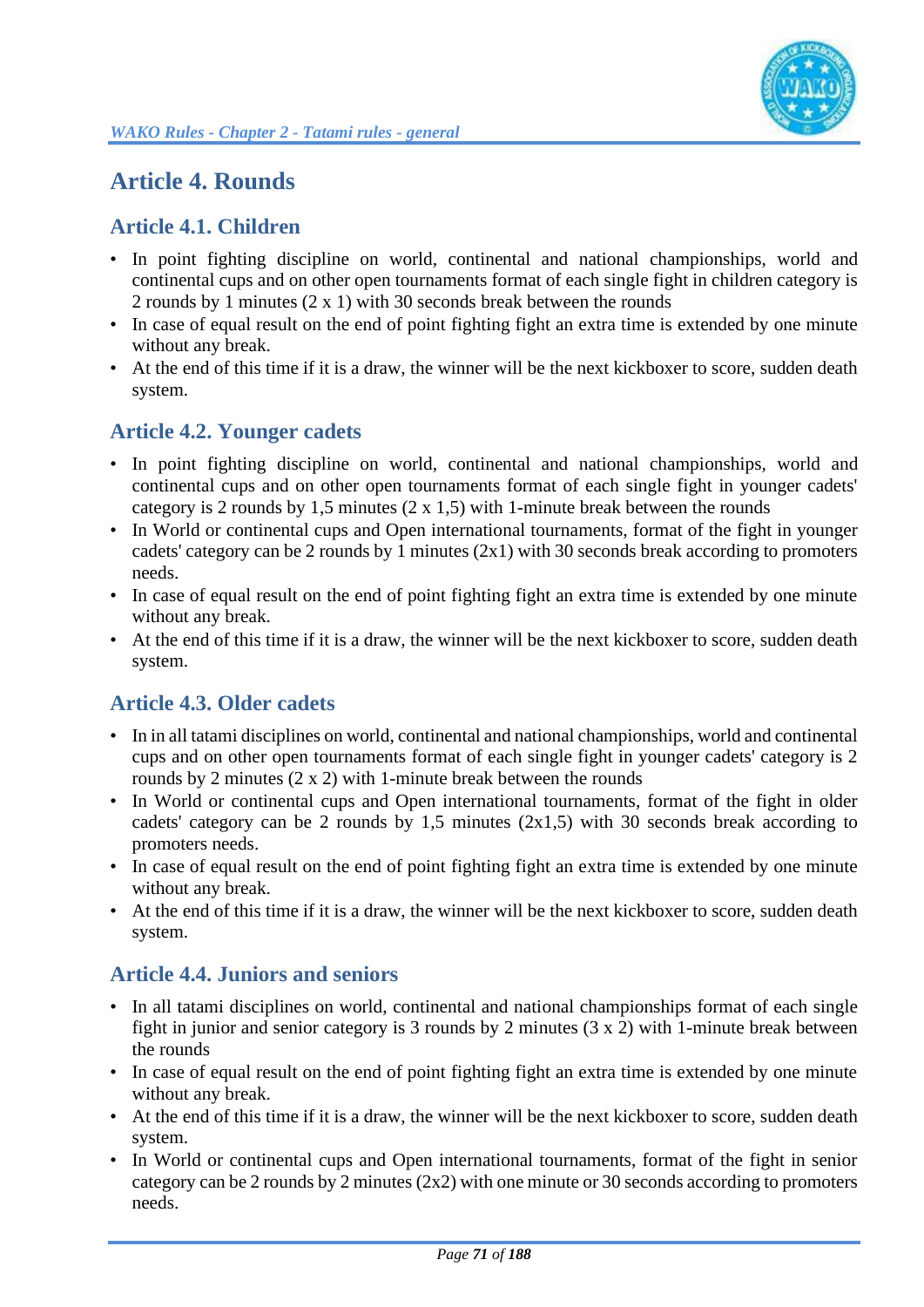

## **Article 4.5. Master Class (Veterans)**

- In all tatami disciplines at the World, Continental and National championships, World and Continental cups and on other open tournaments format of each single fight in Master class (Veterans) category is 2 rounds by 2 minutes (2 x 2) with 1-minute break between the rounds
- At World or continental cups and Open international tournaments, format of the fight in Veterans Master class category can be 2 rounds by 1,5 minutes (2x1,5) with 30 seconds break according to promoters needs.
- In case of equal result on the end of point fighting fight an extra time is extended by one minute without any break.
- At the end of this time if it is a draw, the winner will be the next kickboxer to score, sudden death system.

## **Article 4.6. Medical time**

- Maximum time for medical stop in one fight is 2 minutes for each kickboxer.
- If a kickboxer uses all two minutes, he will still be able to continue, but if there is need of more medical time, the Central referee must stop the fight with the decision RSC.
- Medical time starts when the medic/doctor arrives on the tatami, or when the Central referee approves any other medical help with small issues (such as nosebleed, contact lenses, etc.).
- In case of a cut or bleeding, the official doctor should decide within 2 minutes if a kickboxer can continue or not.
- Heeding the tournament official doctor's opinion, the Central referee will then decide whether the fight should be continued or not (however only in case when the Official Doctor allows a kickboxer to continue the fight).
- If the Central referee, after consultation with the doctor, determines that the kickboxer misuses medical time to rest or avoid a fight, he may give the kickboxer a official warning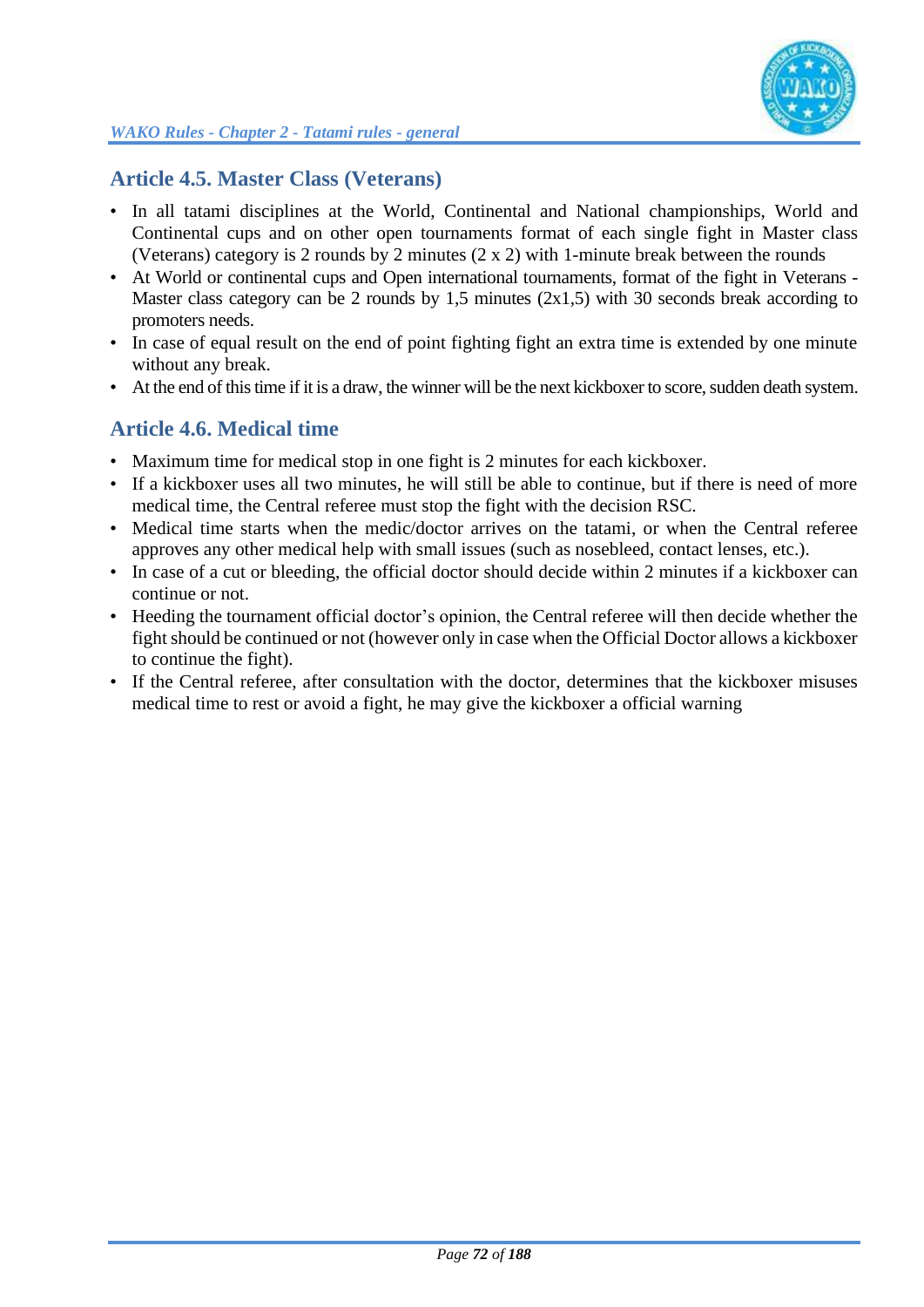

# **Article 5. Equipment and clothes**

## **Article 5.1. Kickboxers in Point fighting**

#### **Article 5.1.1. Personal safety equipment**

- Head guard
- Face mask (in children's and younger cadets' categories)
- Mouth guard,
- Breast protection (for female kickboxers only, optional for younger female cadets' category),
- Gloves for point fighting,
- Hand wraps (optional)
- Elbow pads
- Groin protection (mandatory for male and female)
- Shin guards
- Foot protection

#### **Article 5.1.2. Personal clothes**

- V-neck top (V-neck T-shirts are not allowed)
- Long pants.
- Belts are optional and should indicating their grade.

## **Article 5.2. Kickboxers in light contact**

#### **Article 5.2.1. Personal safety equipment**

- Head guard
- Mouth guard,
- Breast protection (for female kickboxers only)
- Kickboxing gloves,
- Hand wraps (mandatory)
- Groin protection (mandatory for male and female),
- Shin guards
- Foot protection

#### **Article 5.1.2. Personal clothes**

- T-shirt (round neck)
- Long pants.
- No belts indicating grade are allowed.

## **Article 5.3. Kickboxers in kick light**

#### **Article 5.3.1. Personal safety equipment**

- Head guard
- Mouth guard,
- Breast protection (for female kickboxers only)
- Kickboxing gloves,
- Hand wraps (mandatory)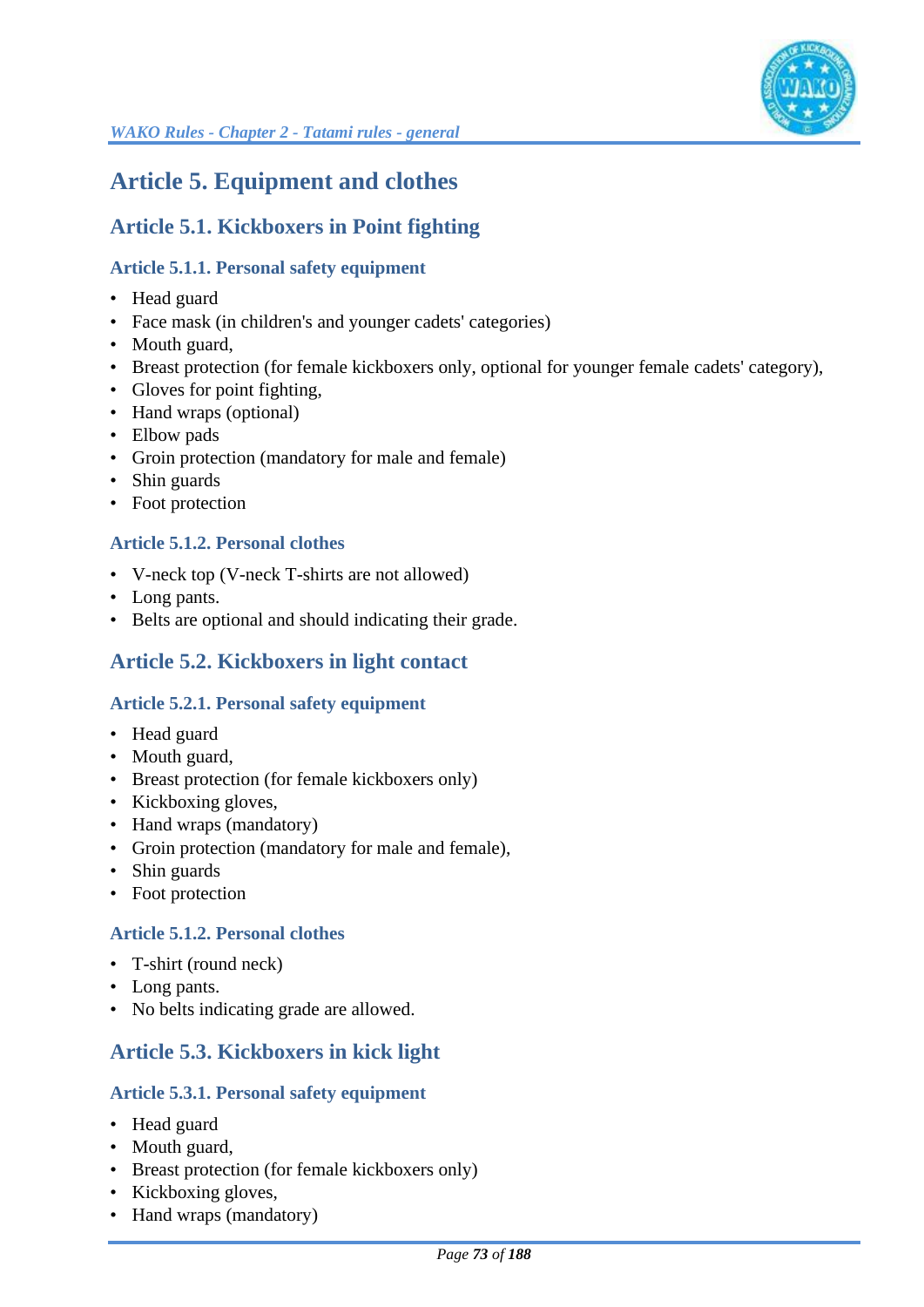

- Groin protection (mandatory for male and female),
- Shin guards
- Foot protection

#### **Article 5.3.2. Personal clothes**

- Sleeveless T shirt
- Kickboxing shorts
- No belts indicating grade are allowed.

## **Article 5.4. Kickboxers in forms**

- For musical forms performances the kickboxer is allowed to wear all original clothes of the traditional martial art on which his performance is based
- Footwear are not allowed
- They can wear any kind of legally recognized kickboxing uniform, which must be clean and decent. It is allowed to wear a traditional kimono, but without the markings or any signs of other sports and martial arts.
- In Hard styles, kickboxers must be bar footed
- They can also be shirtless for their performance (apart from women).
- Kickboxers are allowed to wear sweat bands on arms / wrist.
- Kickboxers are not allowed to wear any jewellery or piercings of any kind.

## **Article 5.5. Procedure for equipment and uniform check**

- Kickboxer's safety equipment, uniform and other checks will be done by the Central referee or the Judge. The Kickboxer must present himself to the Judge nearest his corner to have his safety equipment inspected / reviewed.
- After the Judge has inspected the kickboxer, he will wait to enter the tatami until told to do so by the Central referee.
- Kickboxers must be suitably conditioned to participate in their chosen discipline; they must have no injuries or illness which may harm themselves or other kickboxers. Kickboxer's face must be dry and without any grease. It is not allowed to enter a fight while bleeding. Also, it is not allowed to enter a fight with any sticking plaster casts or with tampons in nostrils or with any cuts or scratches. In that case, judge will consult the doctor. The body must be dry and without any oil.
- The judge will ask the coach to wipe clean the kickboxer's face and body.
- **Jewellery and piercing**. It is not allowed to enter a fight with any kind of jewellery or other adornment. Judges will run their fingers under the top of the T-shirt to check that kickboxers have no jewellery or other adornment around the neck. Also, judges will push index fingers under head guard to ensure that kickboxers have no earrings, studs or other jewellery. No tongue piercing and belly button piercing allowed either.
- Before allowing a kickboxer to enter the tatami, the judge must be completely sure that the kickboxer's safety equipment and uniform are fully functional for the kickboxer's safety and are according the WAKO rules.
- The Observer of the Musical Forms checks all kickboxers for jewellery and piercings before they compete.
- Kickboxers must stand outside of the tatami.
- The judge will check uniforms which must be dry, clean, without any blood or other substances and in good repair.
- Judge will check personal safety equipment and must pay attention to the following: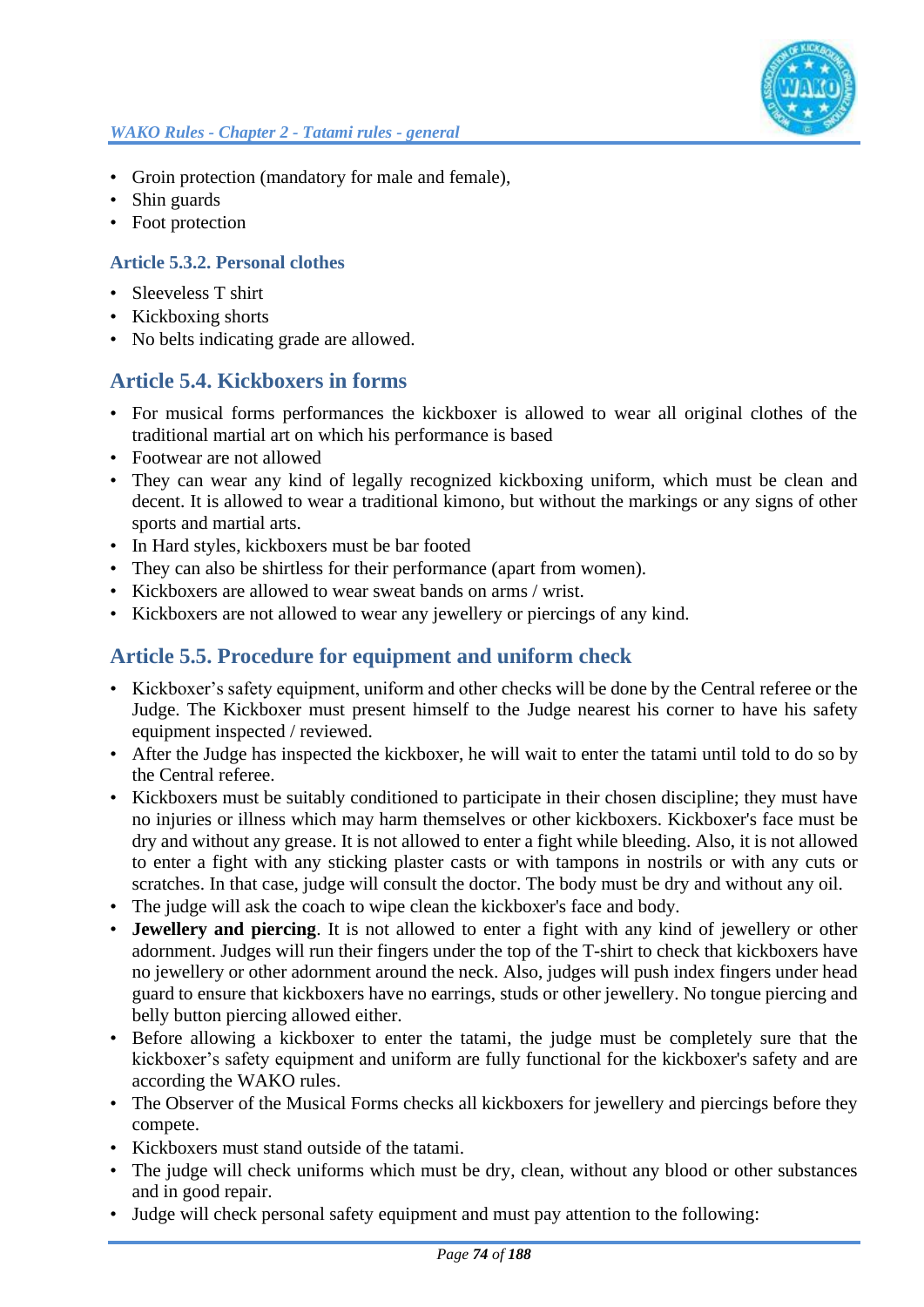

- Head guard must be firmly fastened by self-adhesive strips under the chin and at back of head (no type of buckle is allowed).
- Top of head must be completely covered. Face, chin and eyebrows must be open
- Face mask must be worn for Children (CH) and Younger Cadets (YC) categories
- Gloves for points fighting must be without any cracks or splits. The kickboxer must be able to open his hand, and first half of fingers and thumb must be covered. The palm must not be covered.
- The fastening strip must be self-adhesive and gloves must be fastened at the wrist.
- Hand wraps are optional for PF, but mandatory for LC and KL.
- Hand wraps may be wrapped around base of fingers, palm and back of the hand.
- Wraps must be fixed on wrist with self- adhesive small strips or with self-adhesive cotton-based tape. Judge should touch and feel that hand wraps if worn are soft and without any hard parts.
- Before checking kickboxing gloves for light contact and kick light, the kickboxer must show his hands with hand wraps. Hand wraps are mandatory.
- After checking hand wraps, the judge will allow the kickboxer to put the kickboxing gloves on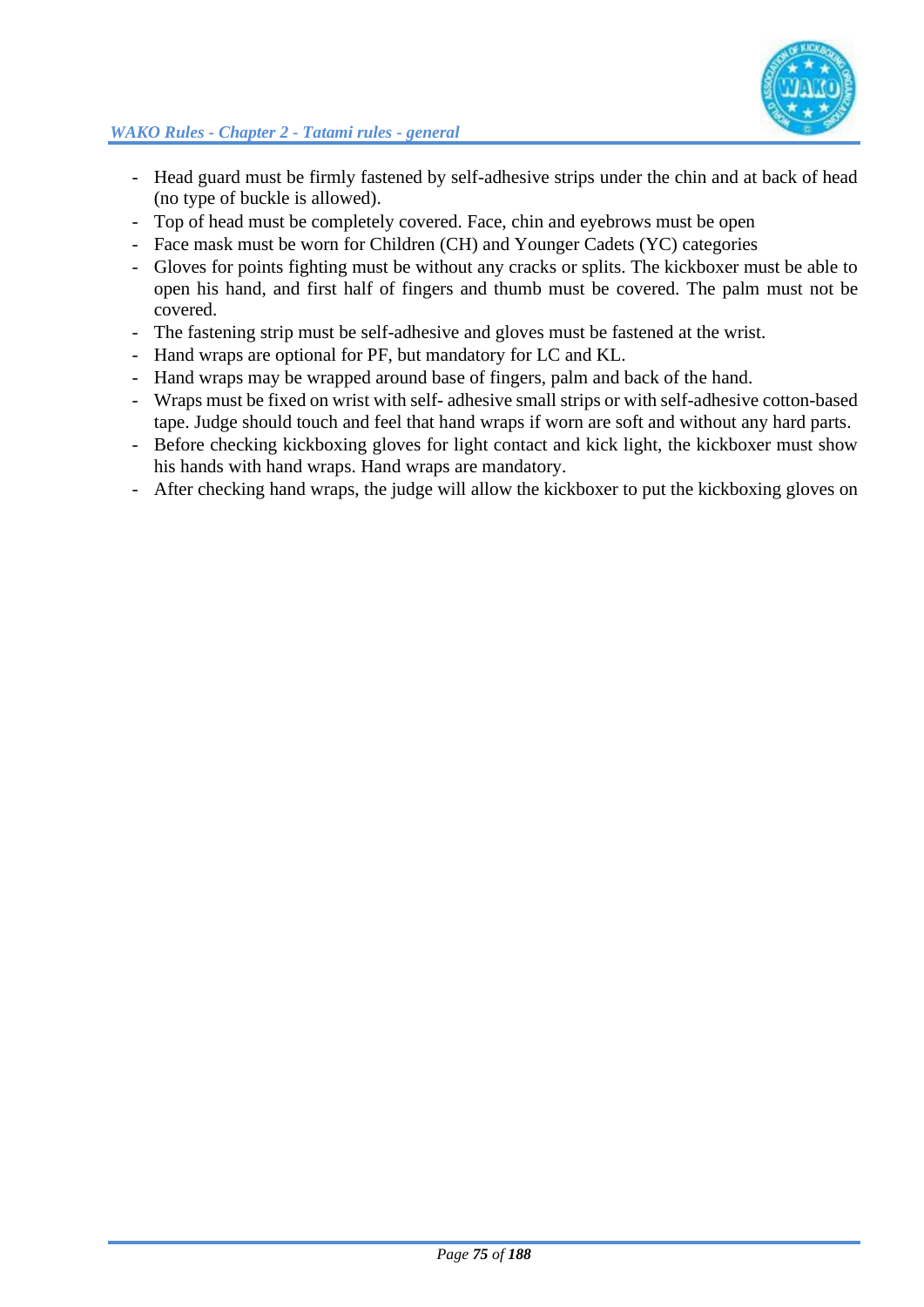

## **Article 6. Officials**

## **Article 6.1. Chief referee of the Tatami Sports**

- The Chief referee at the WAKO World and continental championships and the World and Continental cups is named by WAKO Referee Committee among the referees for each fighting area. At the other kickboxing tournaments Chief referees is named by organizer national federation's Chairman of referee committee.
- Their main responsibility is to organize the Central referees and Judges according to the nationalities of kickboxers and to observe every single fight in order to be ready to educate referees and judges in case of mistakes or to be able to handle protests. They can alternate their role.
- Also, they may:
	- interrupt the fight to answer or deal with protests.
	- interrupt the fight if the rules are not being applied correctly.
	- remove Central referee and Judges who are not performing at an acceptable standard.
	- appoint an assistant to substitute a member when necessary.

## **Article 6.2. Central referees**

The role of a Central referee is primarily based on the following principles.

- There is one Central Referee per fight
- The Central referees shall be selected by the Chairman of Tatami Sports or his appointed deputy
- They will make sure that the rules of fair play are strictly observed.
- They will have the power to control the Tatami and Kickboxers.
- Their first responsibility is the safety of the kickboxers.
- They shall have the power to stop the fight to award points or penalties.
- They are the only person who has the authority to stop the fight.
- The Central referee in light contact and kick light may issue warnings and penalties for rules violations and exits on his own. Only in case they need to clarify non seen or doubtful situations brought to their attention, he will consult judges and following majority agreement with the judges make decision.
- He shall not award points in point fighting fights without at least one judge score the same point.
- When they issue a warning or a penalty, no points can be given to the offending kickboxer.
- They must give all commands in ENGLISH.
- They will be responsible for the enforcement of the rules throughout the competition and ensure that all scores, penalties and warnings are recorded correctly.
- In cases where the referee feels a disqualification may be appropriate, except in cases or instances requiring automatic disqualification, the Chief referee shall be consulted.
- The Central referee in tatami-disciplines must use medical gloves and must change them after every fight in which blood has occurred.

## **Article 6.3. Judges**

- There are two (Point fighting) or three (Light contact and Kick light) judges per fight.
- The judges are to assist the referee to ensure the safety of the kickboxers.
- They shall check kickboxers before each fight to ensure proper safety equipment is being used.
- When a judge sees what he considers a legal score, he must indicate so immediately by hand, by clicker or electronic score as appropriate to the style.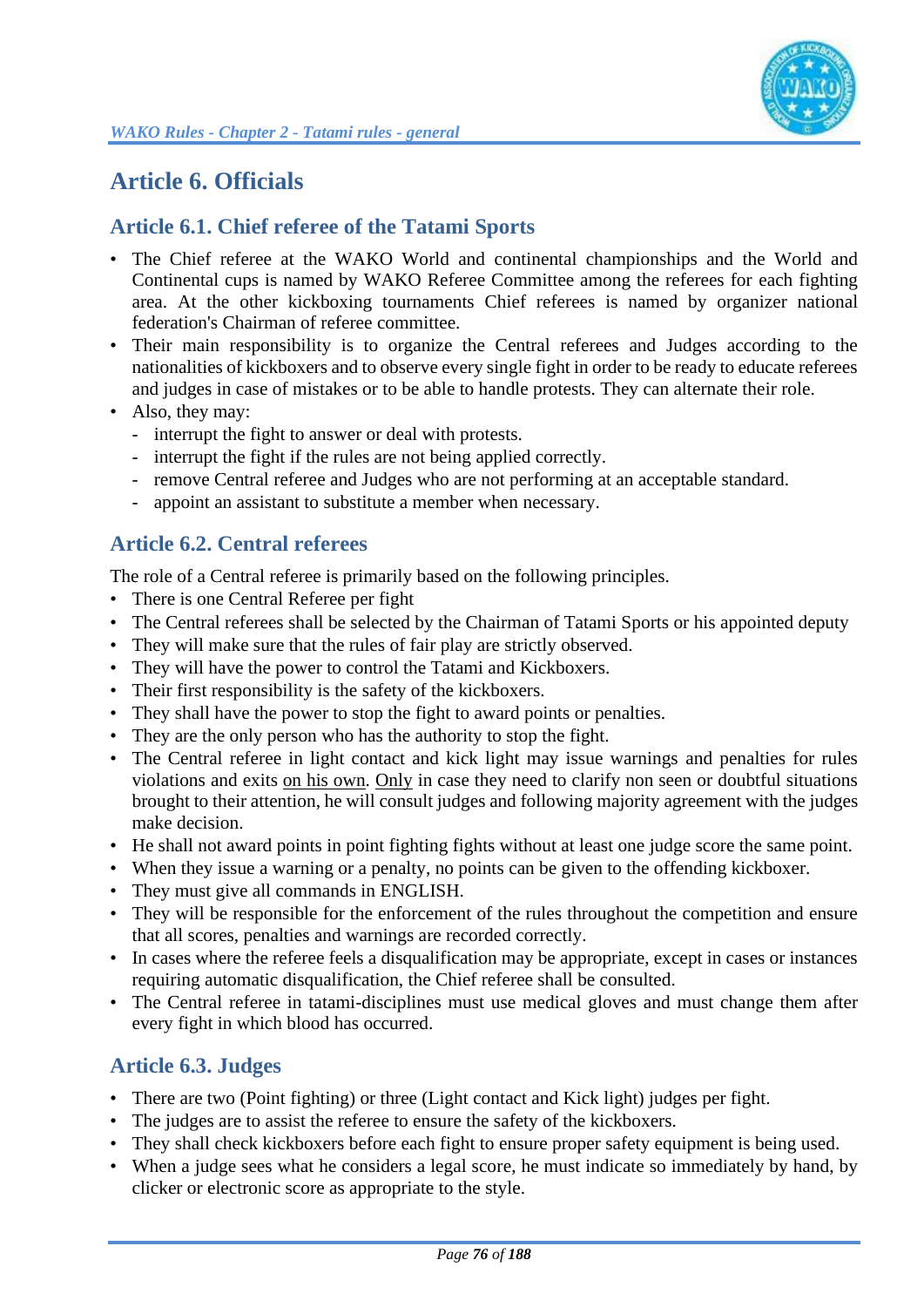

- The judges must keep constant watch over the fighting area and inform the Central referee when one of the kickboxers leaves the area.
- If a judge spots an action which he feels is in violation of the rules he must contact the referee and inform him of his views.

## **Article 6.4. Number of officials per tatami**

- At the World and Continental Championships and World Cups, a minimum number of referees is required to ensure the neutrality of the trials as follows:
	- **Point fighting**: 1 chief referee + 6 referees / judges Their duties during the fight are: 1 chief referee, 1 central referee, 2 judges, 1 score / time keeper, 2 judges stand by - **Light contact / Kick light**: 1 chief referee + 8 referees / judges
	- Their duties during the fight are: 1 chief referee, 1 central referee, 3 judges, 1 score/time keeper, 3 judges stand by
	- Forms: 1 chief referee, 4 judges, 1 judge stand by
- The Chairman of WAKO International Referee Committee of Tatami Sports or his nominated representative for World and continental championships and World and continental cups can designate 1 experienced referee as a Supervisor for 2 tatamis on which fights of the same discipline take place. On the other kickboxing tournaments Supervisors are named by organizer national federation's Chairman of referee committee. Chief referee may not assign a judge for fight as Central referee, judge or score / time keeper of the same nationality as one of the kickboxers
- During the fight, except in exceptional cases (force majeure), the Chief referee cannot change the Central referee or judges. Force majeure shall be deemed to have caused the Central referee or judge to have taken ill or to have found a big and intentional violation of the rules.

## **Article 7. Decisions**

The decisions will be reached as follows:

## **Article 7.1. Victory by points (P)**

- At the end of a fight, the kickboxer who scored more points (in point fighting) and has obtained a victory by the decision of the majority of judges (in light contact and kick light) is declared the winner.
- If both kickboxers are injured and cannot continue the fight, judges will mark the points obtained by each kickboxer to that point and the kickboxer ahead by points will be declared the winner.

#### **Article 7.1.1. Maximum score**

**In Point fighting**: If one kickboxer leads by 10 or more points, then the fight is stopped and the kickboxer ahead by points will be declared as winner

**In Light contact and Kick light**: If one kickboxer achieved advantage of minimum 15 points with at least two judges, then the fight is stopped and the kickboxer ahead by points will be declared as winner

## **Article 7.2. Victory by abandonment (AB)**

If a kickboxer voluntarily gives up due, to an injury or any other reason, or if he fails to continue to fight after the one-minute break between the rounds, his opponent will be declared as winner.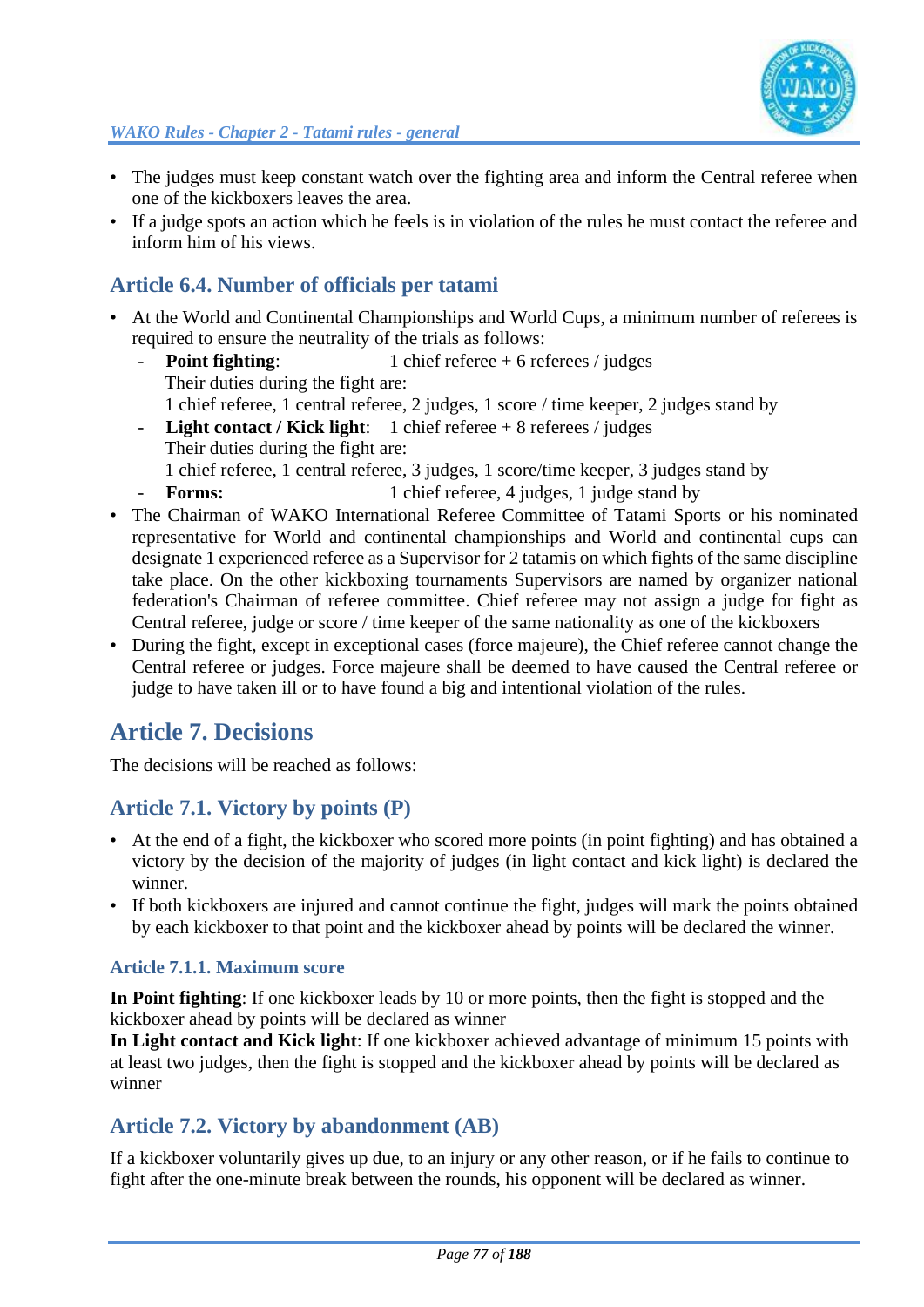

## **Article 7.3. Victory by stoppage (RSC)**

- A fight may be stopped if the kickboxer is unable to fight or defend himself and also if the other kickboxer shows total athletic superiority. The Central referee decides who the winner is.
- If the fight is stopped because a kickboxer is injured, then the officials must make a decision according to Article 10.1. of present chapter of rules.

#### **Article 7.3.1. Injuries**

The case of an injury to one of the Competitors, the fight shall be stopped only long enough for the medic/doctor to decide whether or not the injured kickboxer can continue. Once the medic/doctor arrives in the tatami, he shall have only two minutes to decide if the injury requires treatment (see Article 1.8 general rules) All treatment must be completed within the two minutes.

If the injury is serious, it must be treated by the medics/doctor on duty who is the only ones who can say if the fight must be terminated.

If the fight must be stopped because of injury, the Central referee and the two Judges must decide who caused the injury.

- Whether or not it was an intentional injury
- Whether or not it was the fault of the injured kickboxer
- Whether or not the injury was caused by an illegal technique
- If there were no rules violations by the uninjured kickboxer, that kickboxer shall win by forfeiture
- If there was a Rules violation by the uninjured Kickboxer, the injured Kickboxer wins by disqualification
- If the injured kickboxer is declared fit to continue by the medic / doctor, then the fight shall resume procedure after KO, RSC, RSC-H, Injury
- If a kickboxer gets injured in a fight, the doctor is the only person that can evaluate the circumstances.
- If a kickboxer remains unconscious, only the Central referee and the doctor in charge will be allowed to stay on the tatami, unless the doctor needs extra help.
- If the doctor allows the fight to continue, the Central referee must start the fight. But, if the Central referee sees the kickboxer unfit to continue, he must then stop the fight again on basis of RSC. This to prevent further injuries.

## **Article 7.4. Victory by disqualification (DISQ)**

Kickboxer is disqualified if:

- he is given four official warnings by Central referee
- he excessive exit tatami fourth times
- knocks out the opponent by an uncontrolled strike to the head or malicious attack
- knocking out the opponent by an uncontrolled blow to the head or malicious attack
- for excessive, continuous hitting after the "stop" command
- by extreme unsportsman like conduct of a kickboxer such as insulting the Central referee, Judges, the opponent or coaches.
- showing overly aggressive behaviour.
- In difficult cases, the Central referee may also call out a disqualification without having given a warning beforehand, but only after having consulted his judges (majority decision) and observer of the tatami.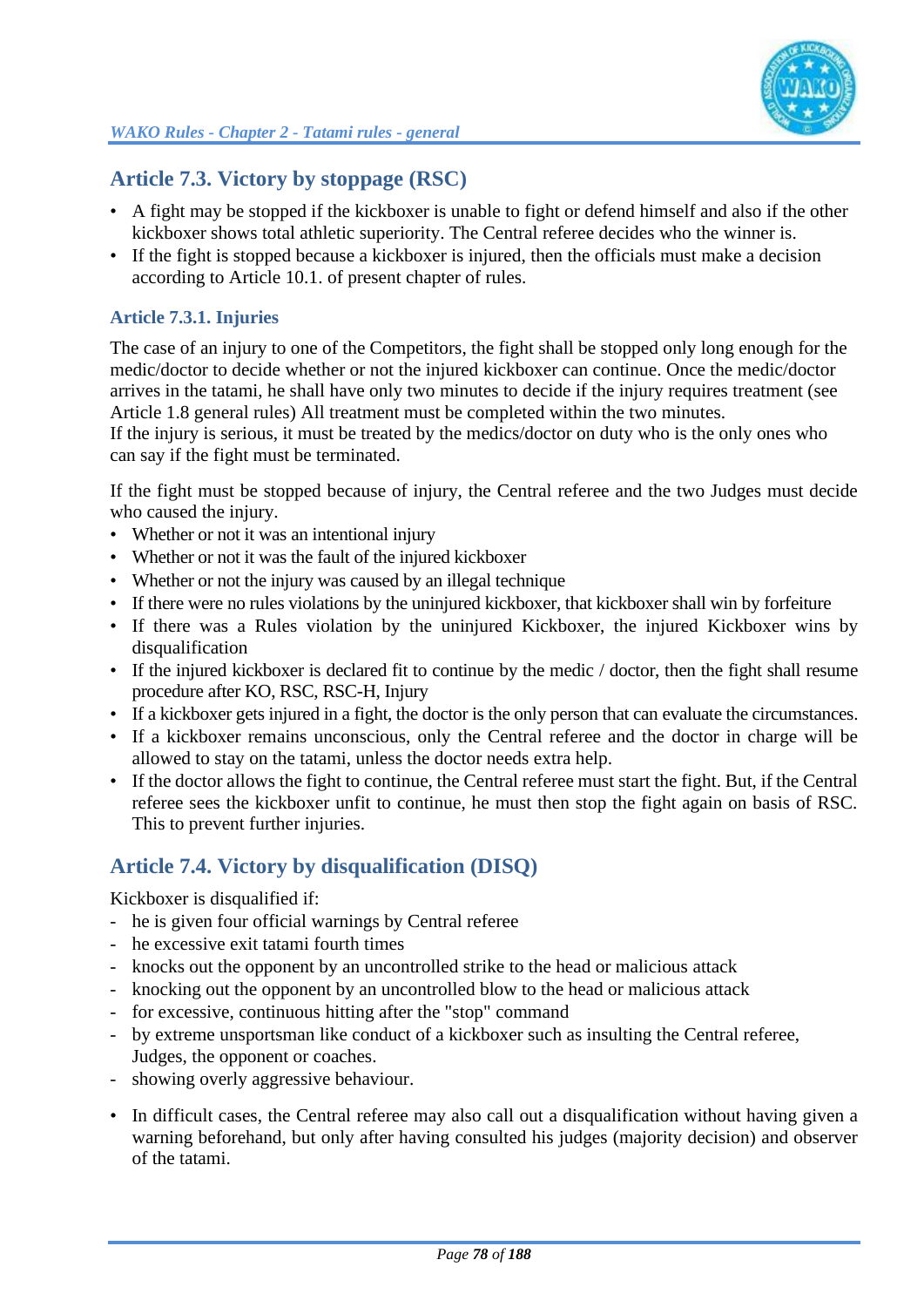

## **Article 7.5. Victory by walk over (WO)**

- When a kickboxer is present in the tatami and ready to fight, and his opponent does not appear when announced three times by loud speaker.
- After two minutes, the Central referee will declare the kickboxer who is present on the tatami as winner by walk over (WO)
- If the kickboxer is late or not ready for the fight, but on time before the two minutes finished, the Central referee will start the fight with "official warning" to the kickboxer.

## **Article 7.6. Changing a decision**

All public decisions are definitive and cannot be changed unless:

- Mistakes which occurred in calculating the points are materially proven and agreed;
- One of the judges declares that they have made a mistake and mistakenly switched the scores of the kickboxers;
- Central referee's material mistake.
- Computer system technical mistake.

## **Article 8. Awarding of points**

- A legal **technique** strikes a legal **target**. The authorized striking area of the hand or foot must make "clean and well controlled" contact. It needs to be proper contact technique, with effective power, but controlled.
- The judge must actually see the technique hit the target. Marking points based on the sound of the strike is not allowed. The kickboxer must be looking at the point of contact when executing the technique. All techniques must be used with "reasonable" power. Any technique that simply touches, brushes, or pushes an opponent will not be scored.
- If a kickboxer jumps in the air to attack or defend, he must land inside the tatami with both feet to score, and he must keep his balance (it is not allowed to touch the floor with any part of body except the feet).
- With balance, it means good-enough balance eg. not falling. The kickboxer is allowed to stumble, but not fall.
- Reasonable power means, not too hard, and not too soft. A technique should be delivered with purpose and intent.

## **Article 8.1. Concerning strikes**

- During each round, a judge will mark respective score for each kickboxer, according to the number of technically controlled strikes that each one has received. To award a punch or a kick the technique must not be blocked or stopped. The number of recorded blows in a fight is recorded by the table officials (in point fighting).
- Strikes given by a kickboxer will not be taken into account:
	- If they are contrary to the regulations
	- If they land on the arms
	- If they are weak and do not come from legs, body or shoulders.

## **Article 8.2. Concerning offences**

• During each round a judge cannot alone penalize the offence he sees, He has to call the Central referee's attention to that offence.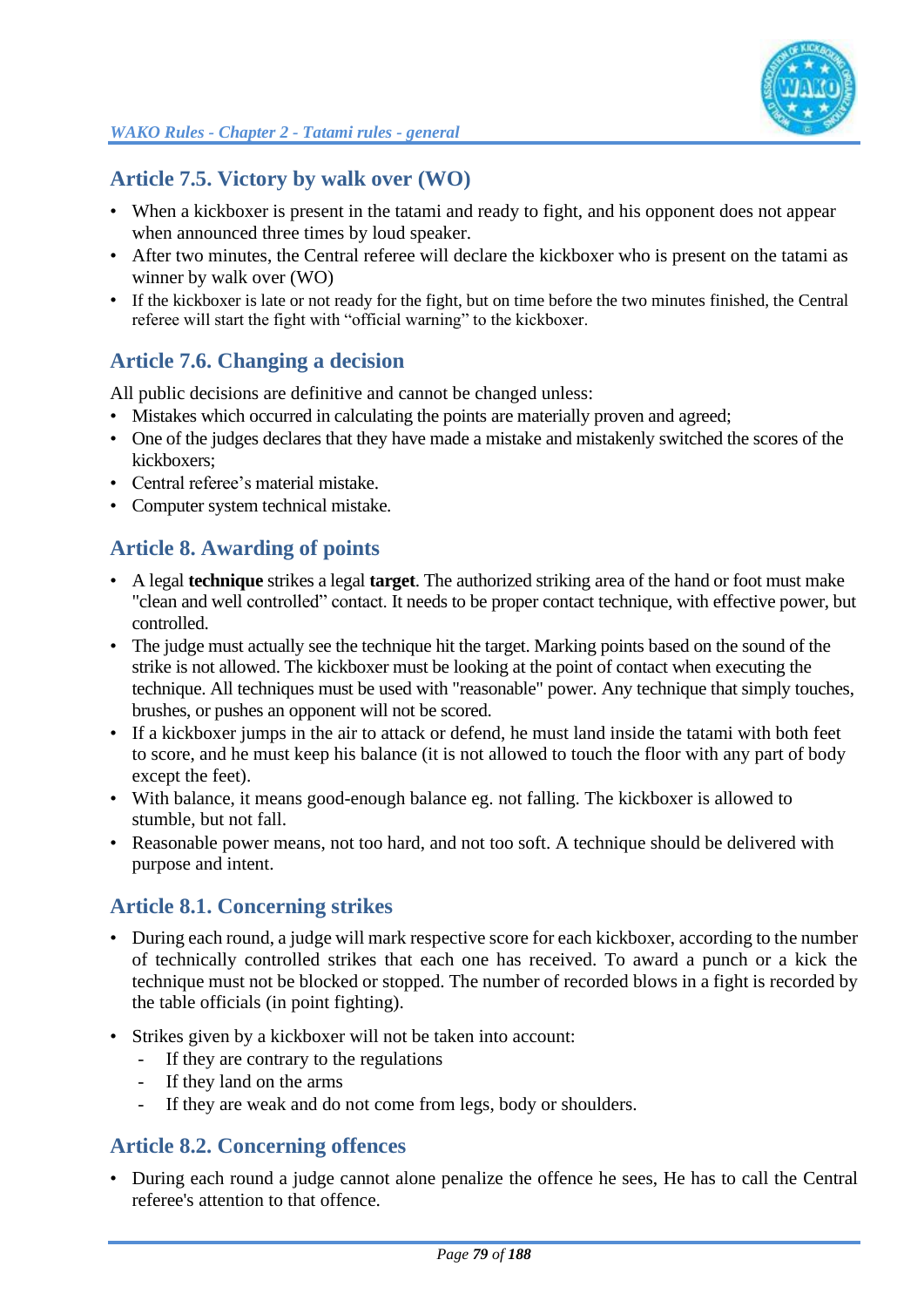

*WAKO Rules - Chapter 2 - Tatami rules - general*

- A Central referee may, without stopping the time, stop the fight and give a verbal warning to a kickboxer at any moment.
- For the official warning, in order to do this the Central referee must stop the fight, and time, and explain clearly the violation of the rules facing the offender.
- When the Central referee decides to give a minus point to a kickboxer, the table official will award a minus point to the kickboxer as indicated by the Central referee and put it on the scoreboard/computer.

## **Article 8.3. Points**

| • Punch                                                                                   | 1 pt  |
|-------------------------------------------------------------------------------------------|-------|
| • Kick to the body                                                                        | 1 pt  |
| • Foot sweep                                                                              |       |
| (leading the opponent to touch the floor with any other part of the body apart from feet) | 1 pt  |
| • Kick to head                                                                            | 2 pts |
| • Jumping kick to body                                                                    | 2 pts |
| • Jumping kick to head                                                                    | 3 pts |

\* Jumping kick, only awarded if kickboxer is still in the air when the technique is landed.

## **Article 8.4. Penalty**

- There are three kinds of warning CAUTION, VERBAL WARNING and OFFICIAL WARNING.
- There are two kinds of penalty MINUS POINT and DISQUALIFICATION.
- A Central Referee may without stopping the fight give a caution to a kickboxer at any moment. Central Referee may give ONLY ONE caution during the same bout.
- •In order to give verbal warning the Central Referee must stop the fight but not the time and explain clearly the violation of the rules facing the offender. Central Referee may give ONLY ONE verbal warning during the same bout.
- In order to give the official warning, the Central Referee must stop the fight, the time, put the opponent to the neutral corner and facing the Chief of the tatami and Time Keeper point the offender explain the violation of the rules.
- Only four official warnings can be given during the same bout
	- 1<sup>st</sup> Official warning
	- 2<sup>nd</sup> Official warning first minus point
	- 3<sup>rd</sup> Official warning second minus point
	- 4<sup>th</sup> Official warning disqualification
- Warnings and penalties will be carried through the fight to all rounds what will be showed on the screens.
- Minus points and disqualification can be given directly without any warning, but this Central
- Referee's decision must be approved by Chief of the tatami

#### **Article 8.4.1. Fouls**

#### **The following actions are considered fouls**:

- Punching or kicking below the belt, hooking, tripping, and hitting with knees or elbows.
- Butting with the head, shoulders, forearms and elbows, strangling the opponent, crushing his face with arm or el- bow, pushing back the opponent;
- Hitting with open gloves, with the inside of the gloves, with a wrist.
- Hitting the opponent's back, particularly on the nape of his neck, head (in light contact and kick light discipline) and kidneys
- Lying down, wrestling or not fighting at all
- Deliberately falling down due to no contact or little contact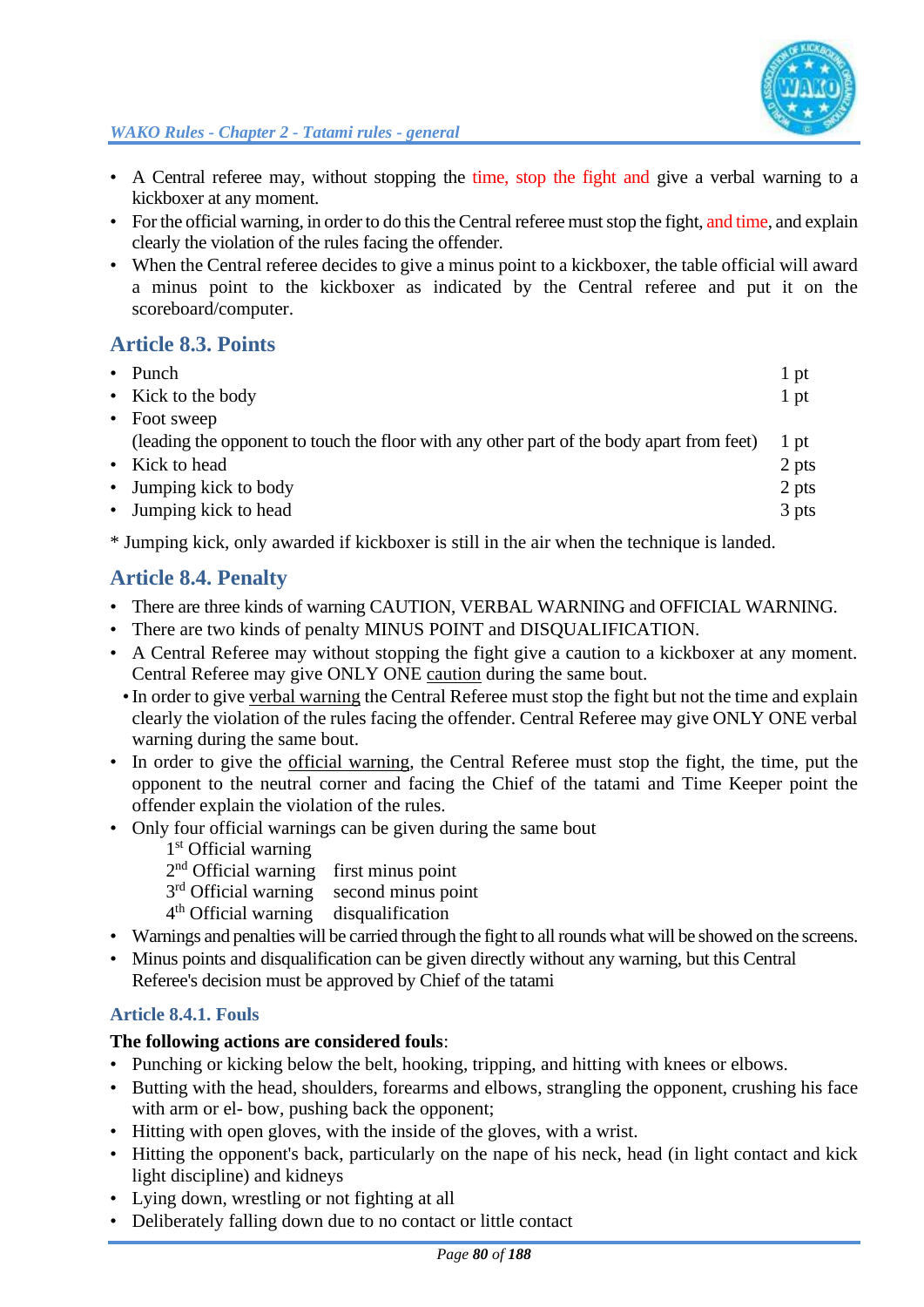

- If the kickboxer spits out the mouth guard voluntarily, the Central referee must stop fight and give to kickboxer official warning for the first time and minus point for the second one.
- Grabbing
- Holding
- Slipping the gloves
- Attacking an opponent who is on the floor on getting up
- Clinching without any reason
- Hitting while hooking the opponent, or pulling the opponent into the blow.
- Hooking or holding opponent's arm or putting an arm underneath the arm of the opponent.
- Suddenly lowering one's head below opponent's belt in a way that would be dangerous for the latter.
- Using artificial means for a passive defence and falling down intentionally, in order to avoid a blow.
- Using insulting and aggressive language during a round.
- Refusing to withdraw after the order "BREAK".
- Trying to land a blow on the opponent immediately after a "BREAK" order and before withdrawing.
- Assailing or insulting the Central referee at any time
- When a warning for a particular foul has been administered for example a clinch
- Inappropriate behaviours of a coach or coach assistant

The Central referee will not caution the kickboxer again for the same offence. An official warning will follow a third caution for the same foul. If a Central referee thinks that an offence has been committed without his knowledge, he will have to consult the judges.

#### **Article 8.4.2. Slipping the gloves (in Point fighting)**

- Glove slipping is against the rules and creates an automatic warning. If a kickboxer's gloves come off whilst scoring a hand technique, no score will be given (unless it was pulled off by the opponent), and a warning for slipping the glove will follow. (If glove is pulled off by opponent score remains and no warning will be given)
- A kickboxer should indicate to Central referee if glove is loose, by raising his hand, and then only after Central referee stops time, correct the issue. A kickboxer cannot indicate time when he is in a corner under pressure from his opponent in order to fix equipment.

## **Article 8.4.3. Exit**

#### **Leaving the fighting area**

- If a Kickboxer leaves the area (EXIT) without being pushed, kicked or knocked out by his opponent it will be seen as a "Voluntary Exit" and will receive a warning and one minus point from the Central referee. After leaving the area for the fourth time - 4<sup>th</sup> minus point, the kickboxer will be disqualified.
- Warnings (minus points) for leaving the area will be kept as a separate issue from warnings for other offences. From the first warning will receive one minus point.
- If the kickboxer fights on the edge of Tatami, the Central referee must not stop the fight to prevent the kickboxers from the exit.
- Stepping out (EXIT) means stepping outside the line, even with only one foot.
- Stepping on the line should not be considered as stepping out. The whole the foot must be outside the designated area.
- If the kickboxer is pushed out by the other kickboxer, or if he went outside the line as a result of a hit or kick, it is not classed as a voluntary exit.
- If a kickboxer is pushed, kicked or knocked out of the tatami, the Central referee must decide if it was with excessive force, if so – a warning should be given to the attacker, if not – a warning for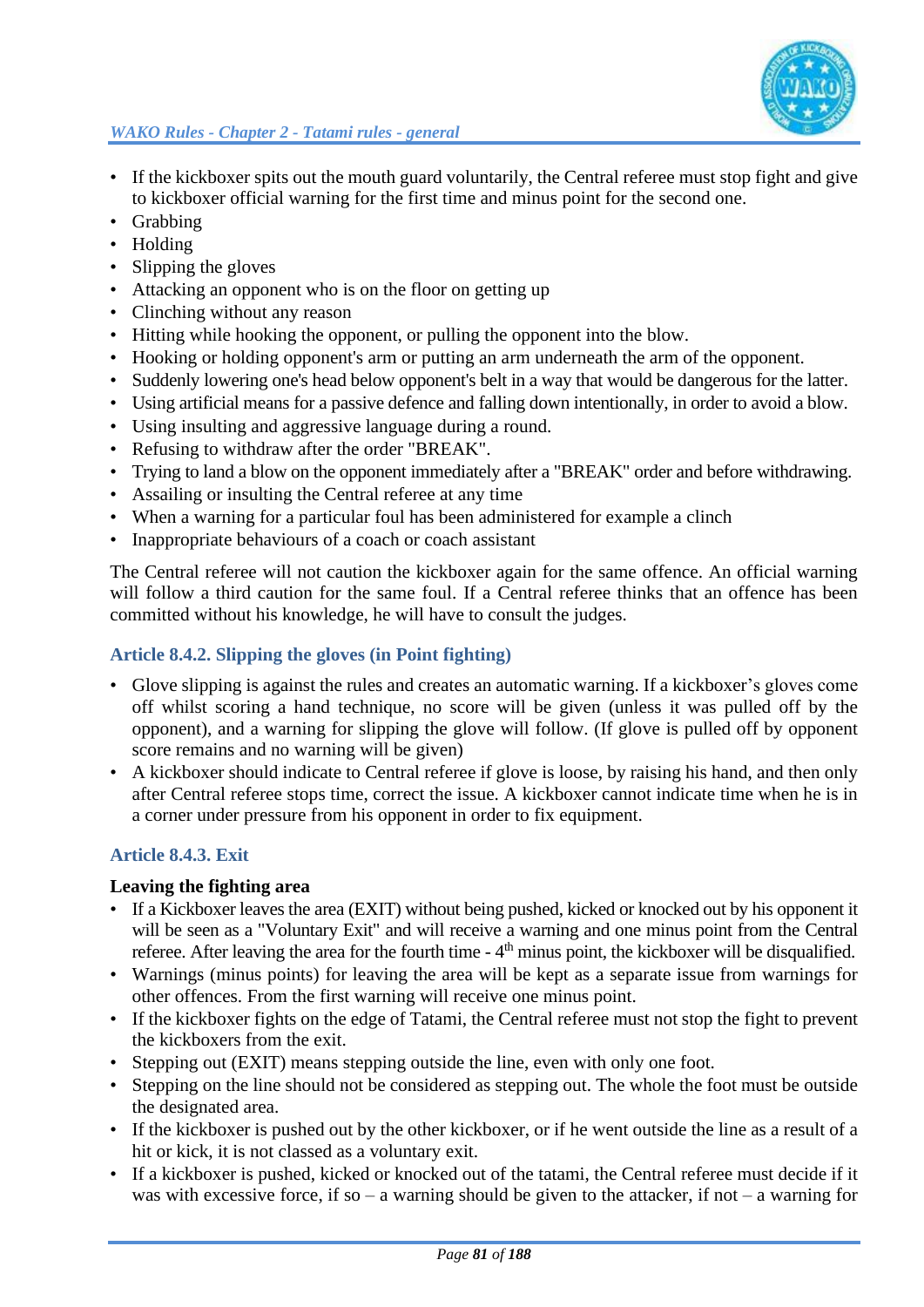

an exit (minus point) should be given to the kickboxer stepping outside and kickboxers should start from the center of the tatami.

• In point fighting central referee will decide with majority and in light and kick light he can decide by himself

#### **Article 8.4.3.1. Exit Rules**

- **1**<sup>st</sup> **Exit** Minus 1 Point given verbally communicated to athlete/coach with hand signal
- 2<sup>nd</sup> **Exit** Minus 1 Point given verbally communicated to athlete/coach with hand signal
- **3<sup>rd</sup> Exit** Minus 1 Point given verbally communicated to athlete/coach with hand signal
- **4 th Exit** Disqualification Verbally communicated to athlete/coach and table, with appropriate hand signal

#### **Article 8.4.4. Minus Points**

Criteria for minus points, given only by the Central referee, after previous warnings (2):

- Unclean fighting style
- Constant clinching
- Constant and continuous ducking, turning of the back
- Too few foot techniques
- Excessive contact
- Heavy knock down
- Any Serious violation of the rules

#### **Article 8.4.4.1. Rule violations (other than exits)**

- There are three kinds of warning CAUTION, VERBAL WARNING and OFFICIAL WARNING.
- There are two kinds of penalty MINUS POINT and DISQUALIFICATION.
- A Central Referee may without stopping the fight give a caution to a kickboxer at any moment. Central Referee may give ONLY ONE caution during the same bout.
- •In order to give verbal warning the Central Referee must stop the fight but not the time and explain clearly the violation of the rules facing the offender. Central Referee may give ONLY ONE verbal warning during the same bout.
- In order to give the official warning, the Central Referee must stop the fight, the time, put the opponent to the neutral corner and facing the Chief of the tatami and Time Keeper point the offender explain the violation of the rules.
- Only four official warnings can be given during the same bout
	- 1 st Official warning
	- 2<sup>nd</sup> Official warning first minus point
	- 3<sup>rd</sup> Official warning second minus point
	- 4<sup>th</sup> Official warning disqualification
- Warnings and penalties will be carried through the fight to all rounds what will be showed on the screens.
- Minus points and disqualification can be given directly without any warning, but this Central Referee's decision must be approved by Chief of the tatami

#### **Article 8.4.4.2. Coaches' behaviour**

- The Central referee after two verbal warnings has right to disqualified from the fight the coach who does not obey his orders following a majority decision of the judges and supervisor.
- In case that disqualified coach continues with violation of rules, act aggressive towards officials, other coaches, kickboxers or spectators, Chief referee has right to disqualified him for all fighting day of competition. In such a case, the Chief referee must initiate disciplinary procedure.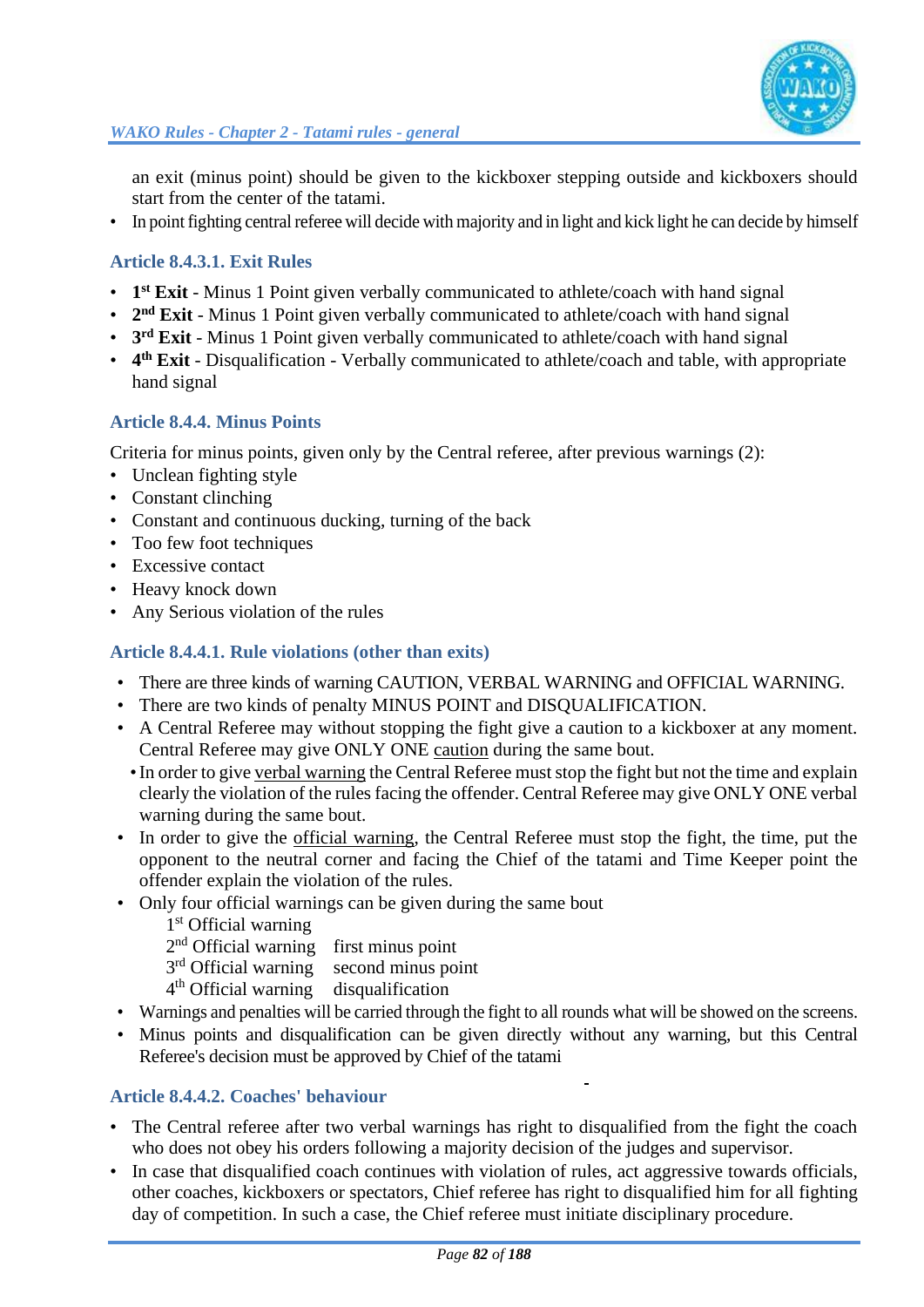

# **Article 9. Hand Signals**



(See Appendix 29)

# **Article 10. Knock down (KD) and knock out (KO)**

The purpose of counting and registering knock down after powerful and uncontrolled strikes is to give a time to recover and to make sure that knock downed kickboxer can continue the fight safely. The main purpose of counting is protecting and health of kickboxer.

- A Kickboxer is considered to be knocked down if:
	- If kickboxer touches the floor with a part of his body with any part of his body other than his feet following a strike or series of strikes.
	- If, after a strike or series of strikes kickboxer has not fallen to the floor, but is in a state of semi-consciousness and, by the Central referee's opinion, not able to continue fighting.
- In the case of a KD, the Central referee must immediately start counting out the seconds.
- When a kickboxer is on the floor, his opponent must instantly go the neutral corner, shown by the Referee.
- The Central referee will only continue the fight when kickboxer who is in knock down is ready to fight on count of 8. The proof to be ready is that kickboxer is on his feet, in fighting stand with his arms raised infighting position. Kickboxer must be stable and balanced, with clear vision.
- If the opponent does not go to the neutral corner following the Central referee's order, the Central referee will suspend the counting until his order is executed. The count will then be continued where it was left.
- When a kickboxer is in knock down, the Central referee will count from 1 to 10 with a second interval between each number, and will indicate each second with his fingers so that the fallen kickboxer knows how many seconds have already been counted.
- When a kickboxer is in knock down, due to a strike or series of strikes, the fight will not continue before the Central referee has counted to 8, even if the kickboxer is ready to continue the fight before that time.
- If the kickboxer doesn't stand in fighting position and doesn't raise his hands the Central referee will continue to count until "10", the fight will be finished.
- If a kickboxer is in knock down at the end of a round, the Central referee will continue the count even if the round has finished - an audible signal is given for the end of the round.
- If a kickboxer is in knock down and is ready to continue after the count of 8, but the kickboxer falls back on the floor without receiving a new blow, the Central referee will resume the count, starting at 8.
- If both kickboxers fall at the same time, the count will continue on as long as one of them is still on the floor. If they both remain on the floor after 10 seconds, the fight will be stopped and decision given, considering the points granted before the KD. Nevertheless, this winner will be suspended from further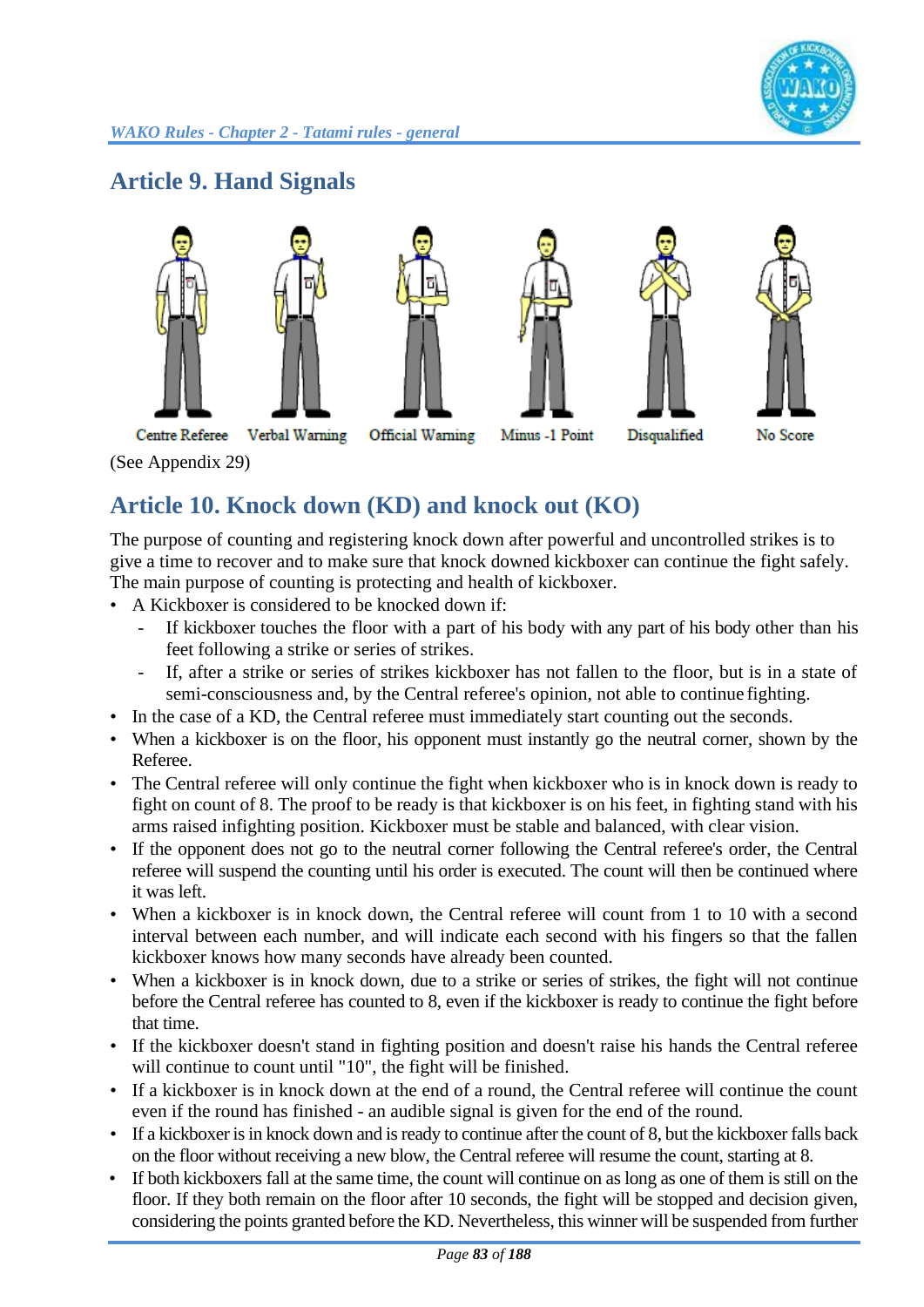participation in this tournament because of the KO and in accordance with WAKO Rules.

- In all age categories knock downs should be counted as a minus point  $(-1)$   $(-1)$  point in PF and  $-3$ points from each judge in LC and KL) to kickboxer who caused knock down.
- Next knock down by powerful and uncontrolled strikes will lead to second minus point.
- Third knock down by powerful and uncontrolled strikes will lead to disqualification.
- On the other side, to avoid manipulation by kickboxer who is in knock out, the knock out (KO) will automatically mean that he is not allowed to continue participation at the same tournament

## **Article 10.1. Procedure after KO, RSC, RSC-H, Injury**

- If a kickboxer gets injured in a fight the doctor is the only person that can evaluate the circumstances and decide if the kickboxer can continue or not.
- If a Kickboxer remains unconscious, only the Central referee and the doctor in charge will be allowed to stay on the tatami, unless the doctor needs extra help.
- If the kickboxer is unconscious or semi-conscious after the knock down on the floor, the Central referee, after calling the doctor, will keep the kickboxer lying on the floor and will not allow him to get up until the arrival of the official doctor. The Central referee will not otherwise intervene (remove the tooth guard or rotate the unconscious kickboxer to the lateral position). All interventions on the kickboxer will be carried out by an official doctor.
- A kickboxer who has been knocked out due to a head-strike during the fight, or if the Central referee has stopped the fight due to severe head trauma which prevents him from continuing, will be examined by a doctor immediately afterwards, and accompanied to hospital by the ambulance on duty, if necessary.
- A kickboxer who has been knocked out due to a head-strike during the fight, or if the Central referee has stopped the fight due to severe head trauma which prevents them from continuing, will not be allowed to take part in another competition or fight for a period of at least 4 weeks after the KO and RSC-H.
- In case of following knock outs after the named period of 4 weeks, kickboxer will not be allowed to participate in future kickboxing competitions in accordance with WAKO Medical rules and regulations
- To above mentions quarantine periods the doctor at place can extend the quarantine period if necessary. Also doctors at hospital due to tests/scan of head can further on extend the quarantine period.
- A quarantine period means that a kickboxer cannot take part in any competition in kickboxing no matter what the discipline is. The quarantine periods are "minimum period" and cannot be overruled even though a head scan shows no visible injuries.
- The Central referee will tell the Judges to mark KO or RSC-H or RSC on their score sheets, when they have stopped the fight due to the kickboxer's inability to resume the fight because of head strikes. The same has to be reported by the Chief Referee on duty on that tatami on the kickboxer's SPORT PASS. This is also the official result of the fight and it cannot be overruled.
- Before resuming kickboxing after a ban, as described in the above paragraphs, a kickboxer will, after a special medical examination, have to be declared fit to take part in competition by a appointed doctor.

## **Article 10.2 Procedure after injuries in general**

- In case of injuries besides KO or RSC-H the doctor can give a minimum of quarantine period and recommend treatment at hospital.
- A doctor can require immediately treatment at hospital.
- If a kickboxer or delegates from the kickboxer's nation denies doctors medical advice, the doctor will report in written form immediately to Chief referee or to a WAKO delegate that all medical responsibility are denied and are in the hands of the kickboxer and his team. However, the official result and a quarantine given is valid.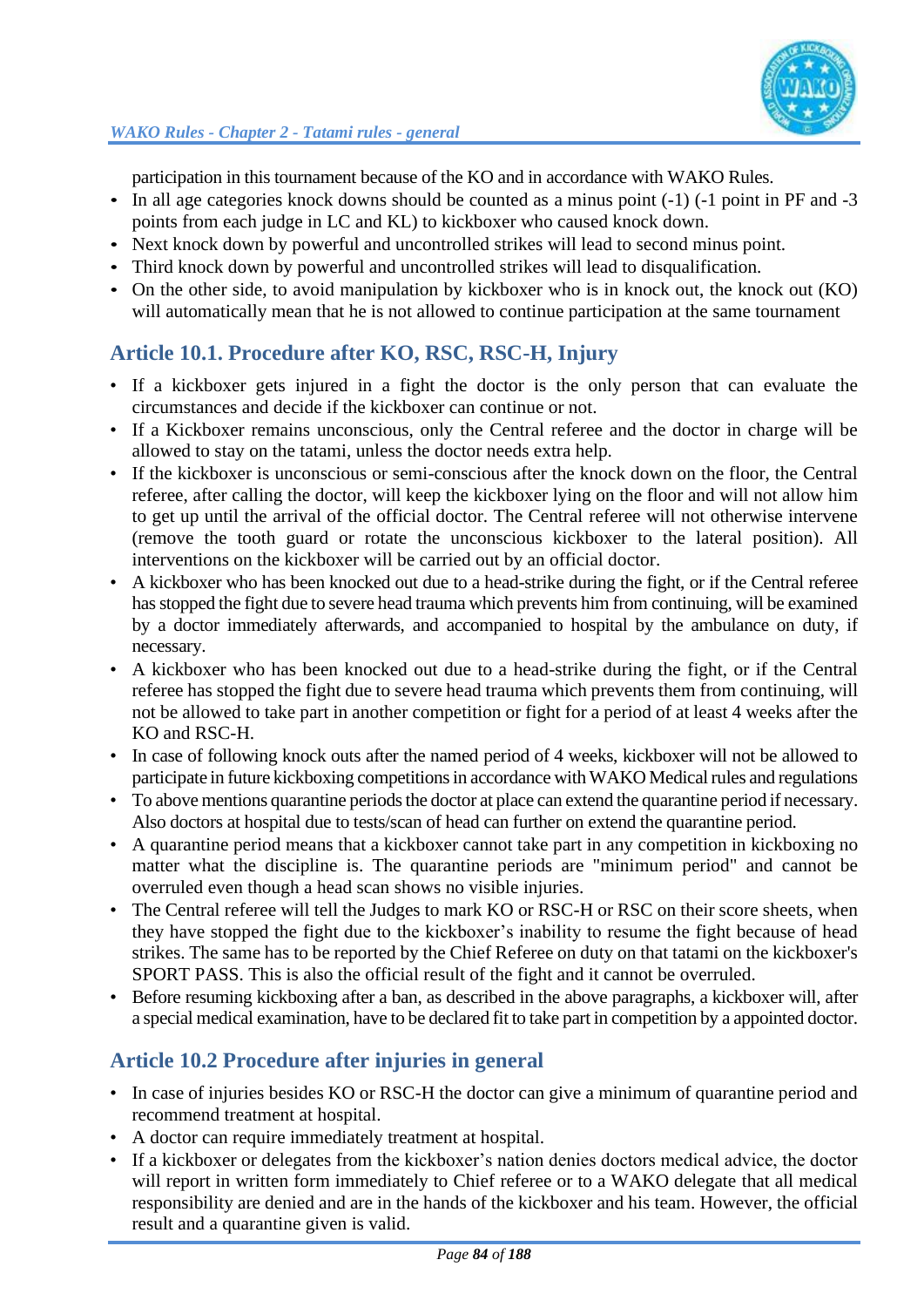

# **Article 11. Open scoring electronic system**

- For point fighting discipline an open scoring electronic system may be used (see explanation in Chapter 4 - Point fighting rules)
- For light contact and kick light discipline, an open scoring electronic system may be used.
- Each fight is scored by three individual judges, sitting in three corners of tatami.
- This system is as follows:
	- All three judges use a mouse with buttons indicating the two corners (red and blue).
	- A screen will show the point status for both kickboxers from the various judges at all time.
	- The displays will be visible for audience and for the coaches involved either with TV screens and/or roll-up screen.
	- Fouls, warnings, minus points and time is also shown on the screen, administrating from the computer of the secretariat of each tatami area.
- The system will be administered by the score / time keeper
- The fight and its history are stored as a pdf-file in the computer at jury's table.